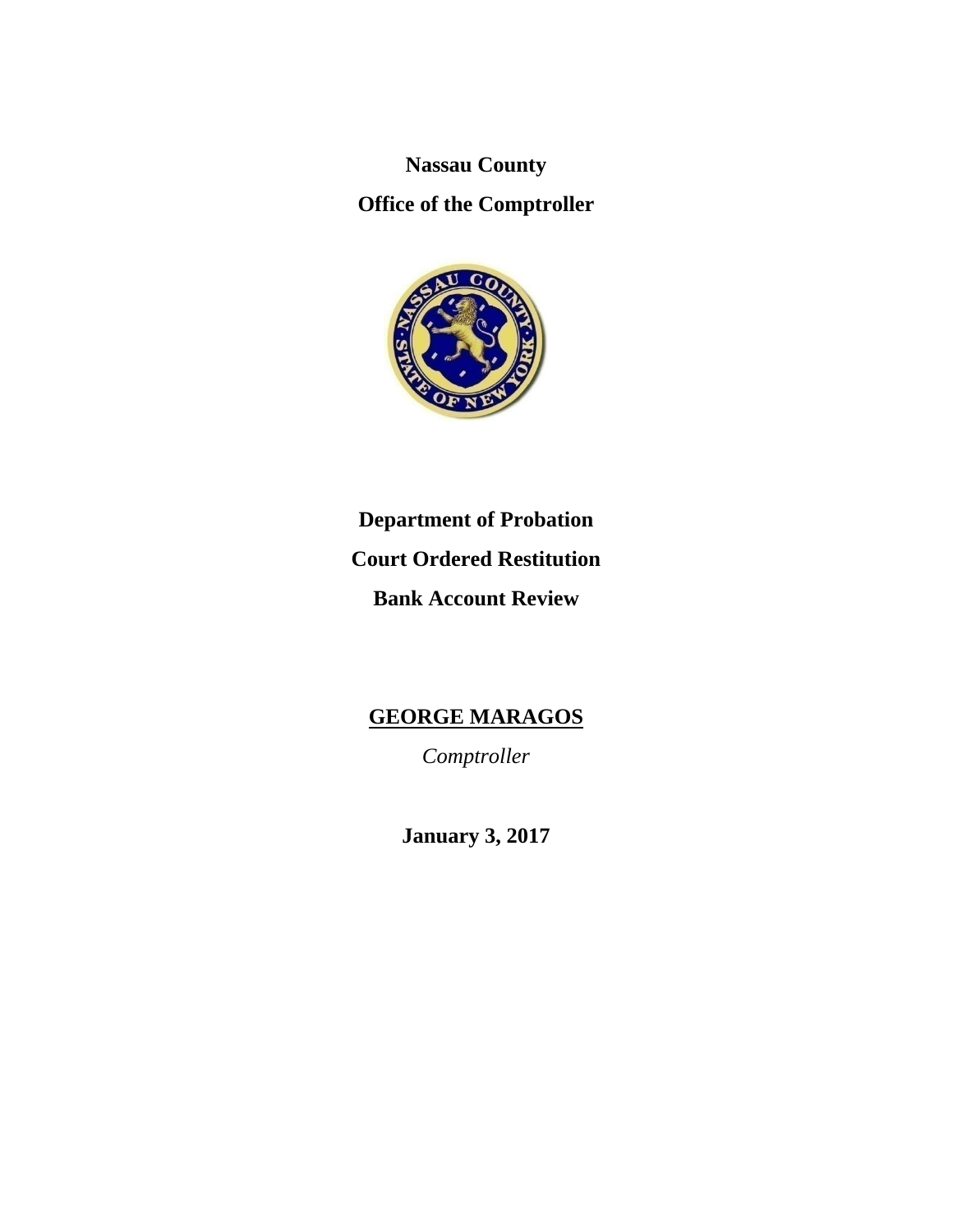# **NASSAU COUNTY**  *OFFICE OF THE COMPTROLLER*

### **George Maragos**

*Comptroller* 

James A. Garner *Chief Deputy Comptroller*

Raymond J. Averna, Esq. *Deputy Comptroller – Legal and Special Projects* 

Michael A. Scotto, Esq. *Deputy Comptroller – Audit and Investigations* 

Carla Hall D'Ambra *Director of Communications* 

### Audit Staff

JoAnn Greene, MBA, CPA *Director of Field Audit* 

Linda Leung, CPA *Inspector - Comptroller's Office* 

> Debra Foster-Alston *Field Auditor II*

Aurora Scifo, CPA *Assistant Director of Field Audit* 

> Joseph Giamanco, CPA *Field Auditor II*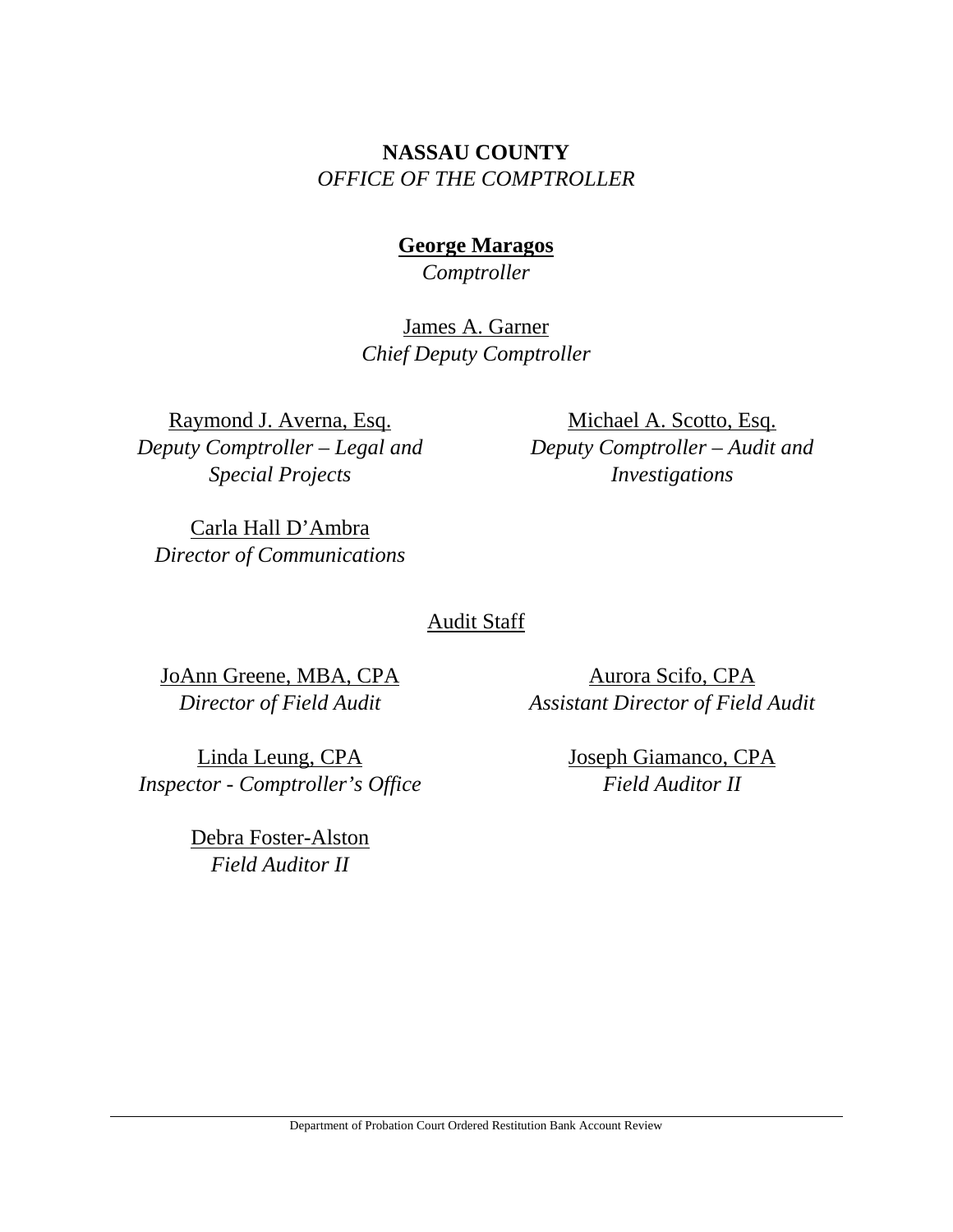### **Introduction:**

The Probation Department ("Department") is responsible for the collection and administration of restitution and reparation payments under both the Penal and Criminal Procedure Law. The Department is required by New York Criminal Procedure  $Law<sup>1</sup>$  to maintain an account when the court imposes both (i) a fine and (ii) restitution or reparation and such designated surcharge upon an individual and imposes a schedule of payments. As the Department is the designated collections agency for the State, the funds they collect are not used for the County's general operations.

### **Purpose:**

The purpose of this review was to:

- Ensure the Department is fulfilling its fiduciary responsibilities over the collection and distribution of monies to the person or persons to whom it is to be paid;
- Determine whether the Probation Restitution's bank reconciliations are performed timely and accurately with adequate supervisory oversight; and
- Determine that the Department of Probation has adequate internal controls to safeguard against misuse or abuse of funds.

### **Key Findings:**

 $\overline{a}$ 

- The Probation Department ("Department" or "Probation") did not reconcile the restitution bank account in over 19 months. As a result, the Department is not in compliance with the New York State Regulations with respect to handling of all financial obligations.
- The restitution bank reconciliation had adjusting entries totaling \$102,796 that had not been resolved for two years.
- Probation did not comply with New York State Regulations to investigate the reasons or follow up on outstanding stale checks in the restitution bank account totaling \$266,365.
- Violations of cash controls to prevent theft were found when the Department had used nonsequential numbered checks for the restitution bank account and voided and reissued checks with no reasons recorded in the system.

<sup>&</sup>lt;sup>1</sup> New York Criminal Procedure, Article 420.10, Collection of fines, restitution or reparation.

Department of Probation Department Court Ordered Restitution Bank Account Review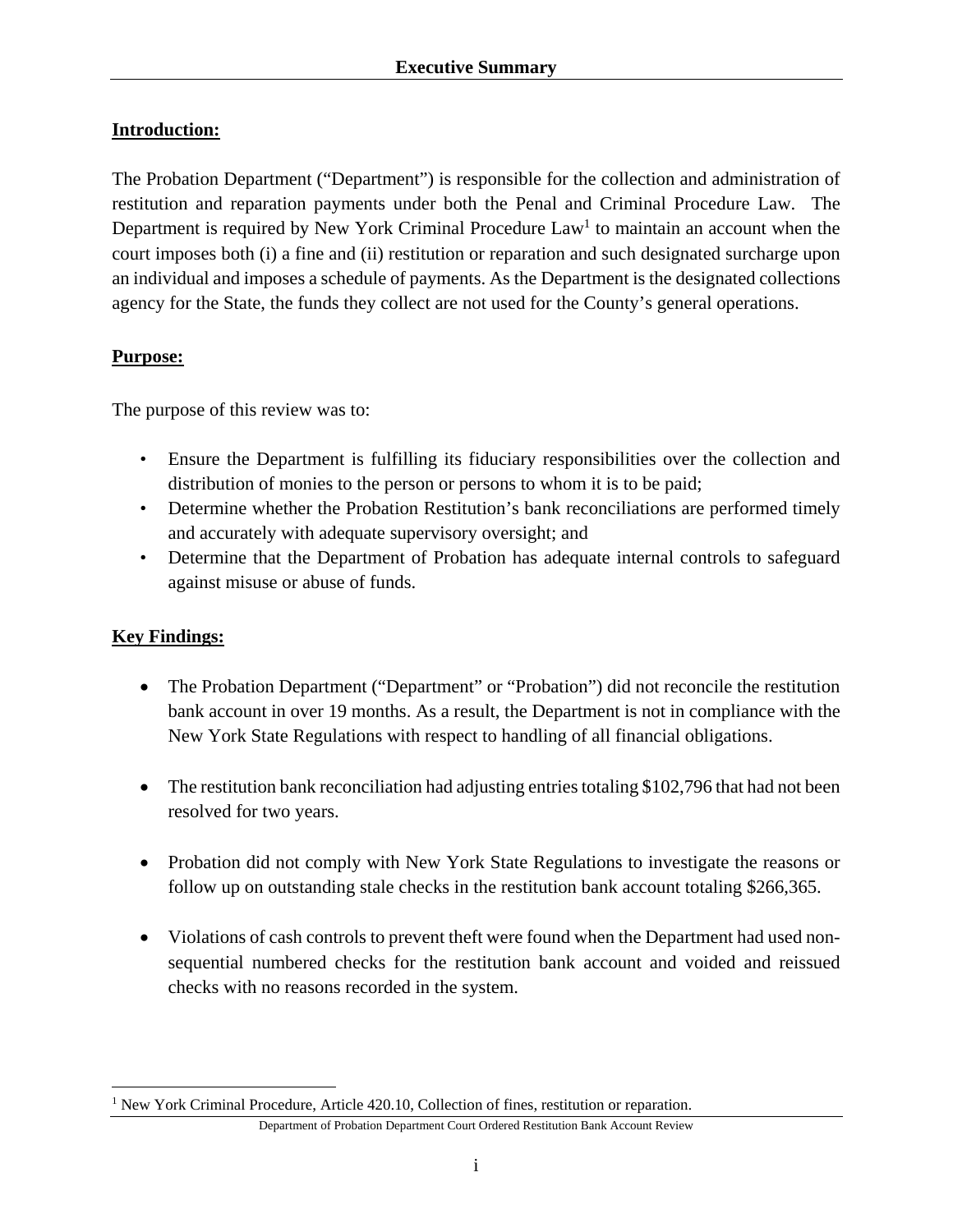- A lack of proper segregation of duties exist when the Probation Supervisor was found to be in charge of the Intake Unit including the front desk, Restitution Unit and is also the Department's IT officer.
- The Department did not disburse Restitution Trust Funds to unpaid victims since 2011, which is in violation of the Criminal Procedures Law and NYS Regulations.
- Monies collected by the Department are applied to probation fees instead of restitution when judgment orders are delayed, which is contrary to Criminal Procedures Law that requires monies be applied first to restitution.
- The Department did not implement the Caseload Explorer Financial Module and therefore, Probation officers did not have immediate access and could not efficiently perform their financial oversight over financial obligations owed by the probationers.

### **Key Recommendations:**

We recommend that the Probation Department:

- reconcile the restitution bank account balance to the balance in Probation's accounting records in a timely manner and resolve all reconciling items, such as the recording of DWI fees of \$81,762 and recouping the \$15,420 from a probationer. Additional accounting staff should be hired to assist in restitution functions.
- have proper management oversight of the bank reconciliation process to ensure financial information is accurate and to mitigate the risk of assets being misappropriated.
- research the reasons for uncashed crime victim checks within the one year period and designate undisbursed funds over a year old to be paid to other restitution orders.
- correct all invalid check numbers, ensure check numbers used in the system are in sync with the actual bank check numbers and reasons for voided and reissued checks are recorded in the accounting system.
- segregate the accounting functions for the setup of accounts receivable, entering cash receipts and disbursements and the daily posting against daily deposit reconciliation to separate individuals.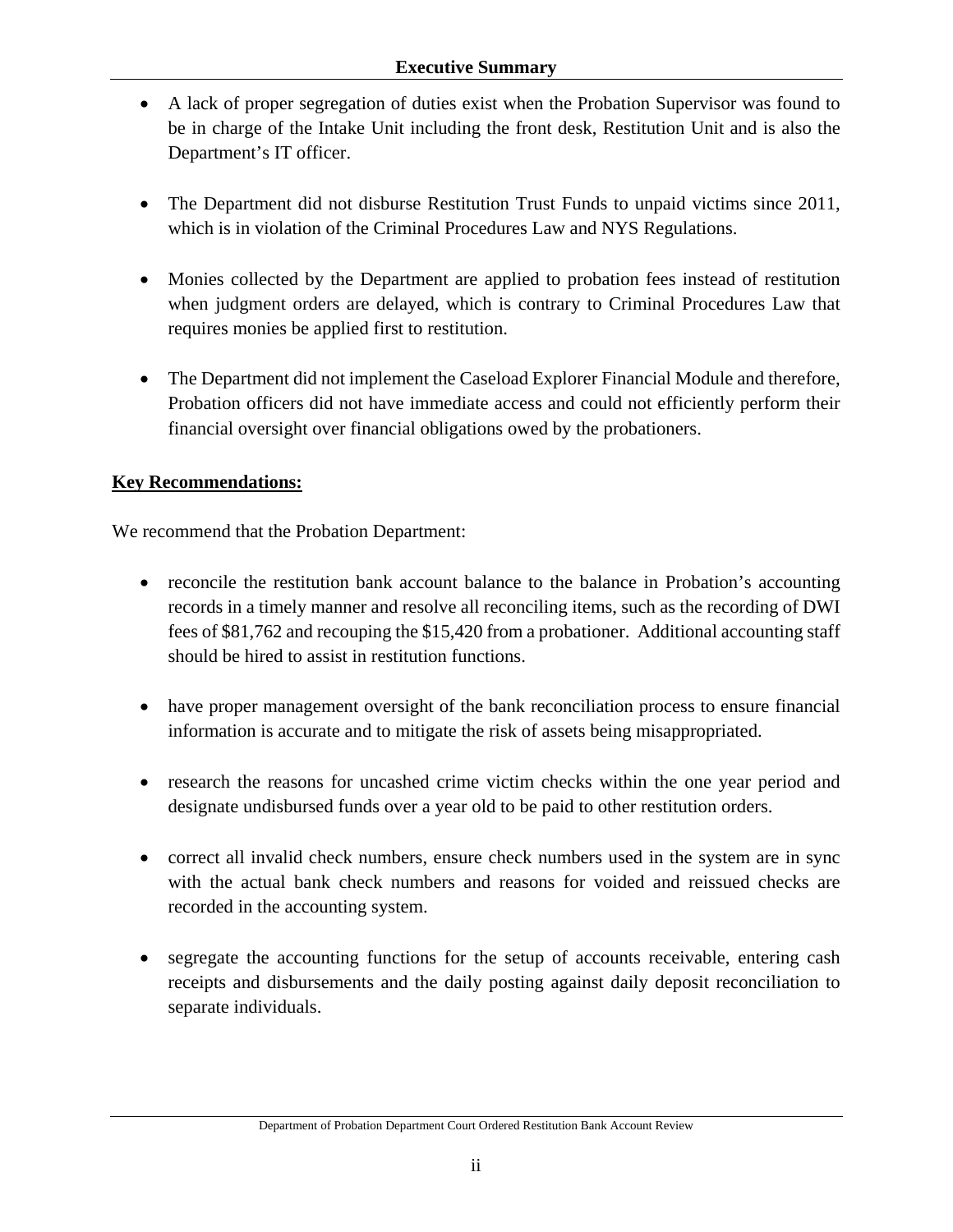#### **Executive Summary**

- maintain a list of unsatisfied restitution orders in chronological order and distribute Restitution Trust monies (Unclaimed Funds) to victims who have been unpaid the longest, to comply with Criminal Procedures Law and NYS Regulations.
- apply payments that are received to the restitution account first then to Probation fees as required by the Criminal Procedures Law and work with the County Court and District Attorney's Office to obtain judgment orders in a timelier manner.
- ensure that all Probation Officers maintain access to probationers' court ordered financial obligations to properly perform their NYS mandated duties to report probationers who fail to meet their financial obligation to courts and the Board of Parole as required by Probation Regulations.

*\*\*\*\*\*\** 

The matters covered in this report have been discussed with the officials of the Department of Probation. On September 26, 2016, we submitted a draft report to Probation for their review. Probation provided their response on November 15, 2016. Their response and our follow up to their response are included as an Appendix to this report.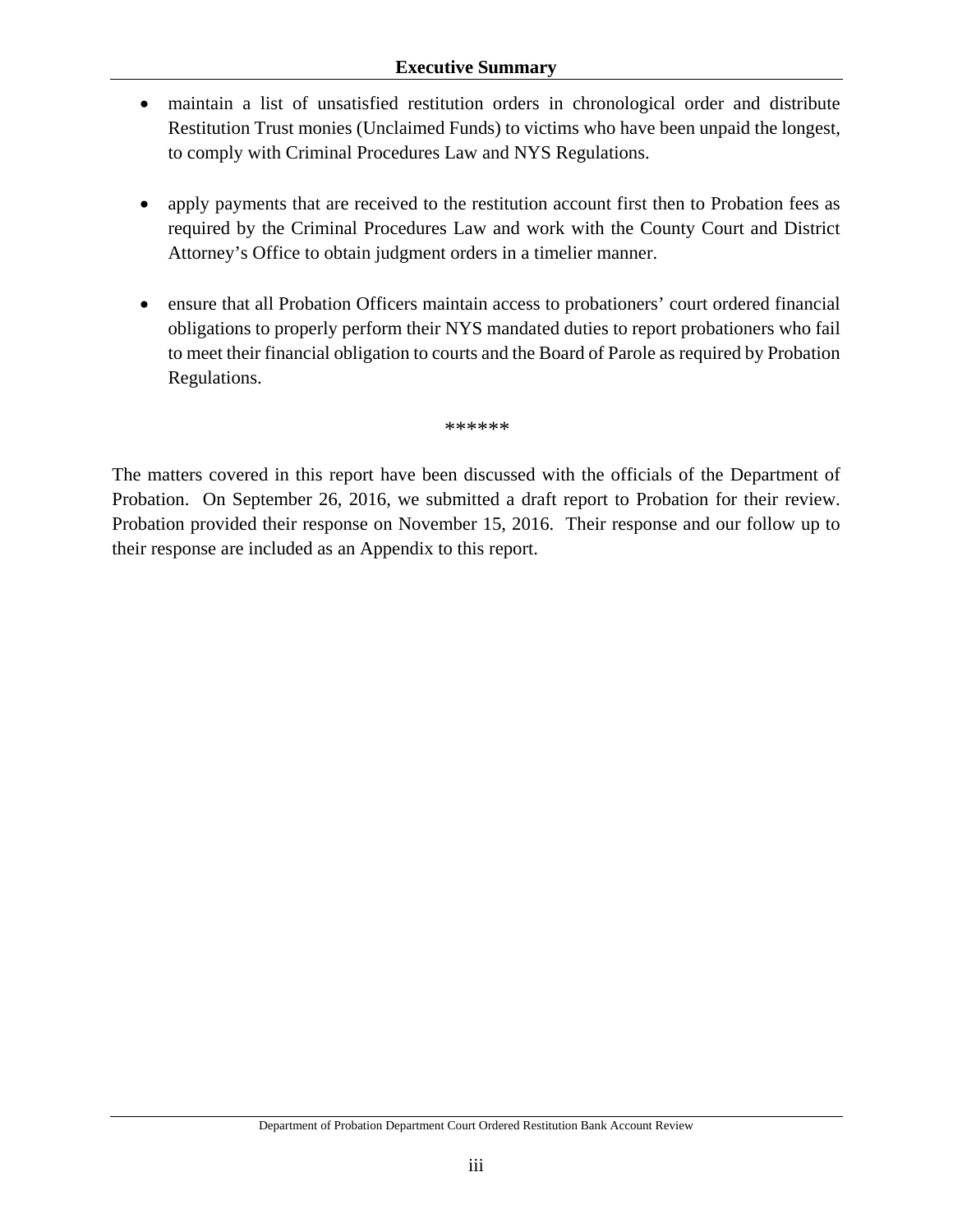# **Page**

| (2) The Restitution Bank Account has Adjusting Entries Totaling \$102,796 that Remain                                                                                             |
|-----------------------------------------------------------------------------------------------------------------------------------------------------------------------------------|
| (3) Probation Did Not Comply with State Regulations, Did Not Follow Up on Outstanding                                                                                             |
|                                                                                                                                                                                   |
| (5) Lack of Proper Segregation of Duties Compromises Internal Controls 12                                                                                                         |
| (6) Probation Has Not Distributed Restitution Trust Funds to Unpaid Victims Since 2011, In<br>Violation of the Criminal Procedures Law, and the Probation Procedural Manual  14   |
| (7) Contrary to Criminal Procedures Law, Monies Collected Are Applied To Probation Fees                                                                                           |
| (8) Probation did not Implement the Caseload Explorer Financial Module, Consequently,<br>Probation Officers Did Not Have Immediate Access and could not Efficiently Perform their |
|                                                                                                                                                                                   |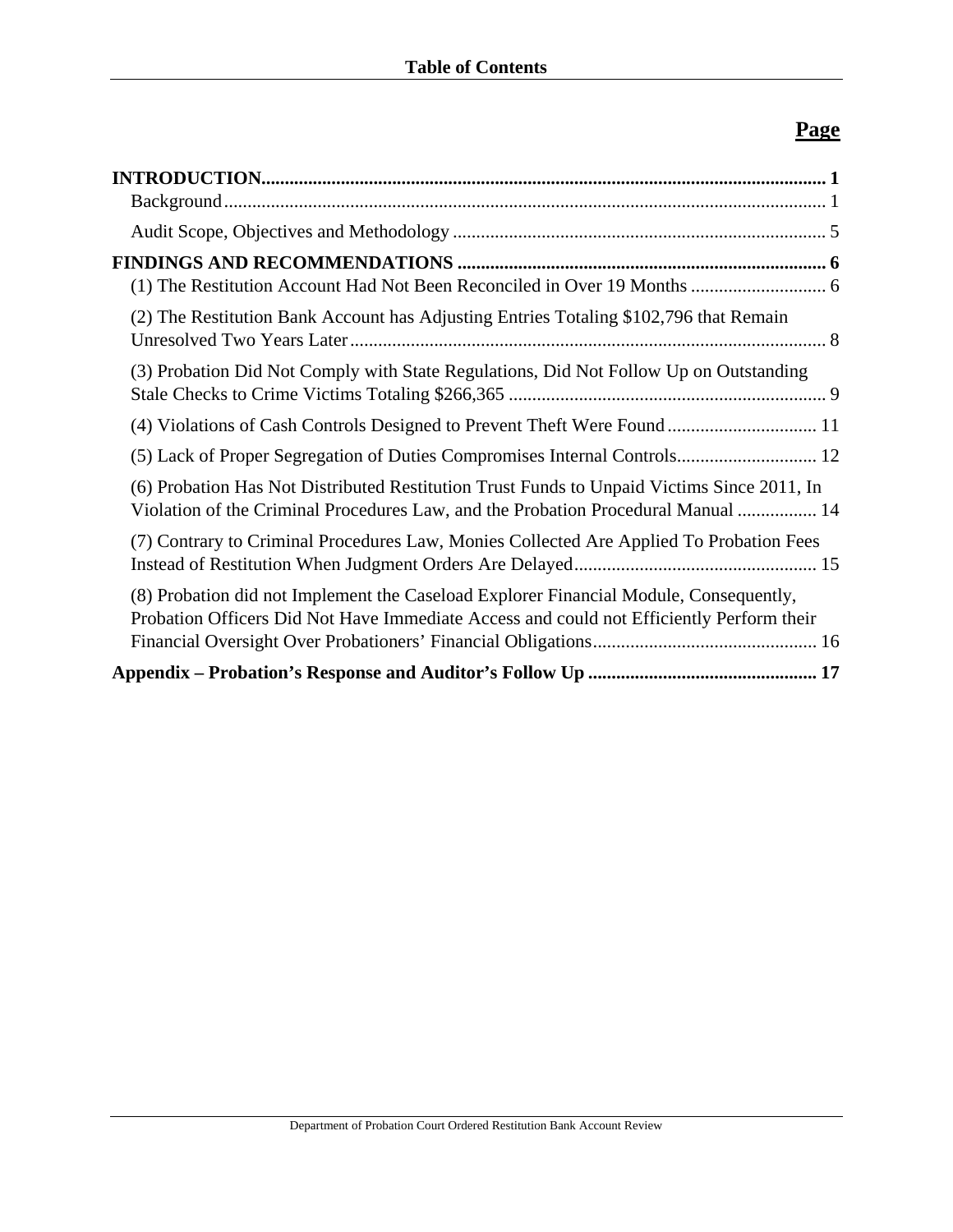### **Background**

 $\overline{a}$ 

The Probation Restitution account is a non-NIFS<sup>2</sup> bank account used to collect restitution, surcharges and probation fees from probationers and to disburse monies to beneficiaries based on judgment orders from the court. Field Audit recently conducted a countywide compilation of the bank accounts used by all Nassau County Departments via a questionnaire. Information was collected on accounts kept within the Nassau Integrated Financial System ("NIFS") Bank Accounts (where proceeds are used for County operations), non NIFS accounts where departments collect and disburse funds that do not belong to the County and petty cash accounts that are maintained in various departments.

As a part of the review of the Countywide Bank Accounts, we identified approximately fourteen non-NIFS bank accounts (exclusive of the County Clerk's Office)<sup>3</sup> that had balances. Nassau County's Probation Department ("Department" or "Probation") Restitution Account bank account was selected because the Department had not been able to identify all the reconciling items to agree the bank account balance to the book balance as of December 31, 2014.

Criminal Procedure Law ("CPL")<sup>4</sup> states that the "chief elected official in each county, ... shall designate an official or organization other than the district attorney to be responsible for the collection and administration of restitution and reparation payments under provisions of the penal law and this chapter." While the law does not require that a local probation department be designated as the "restitution collection agency", probation departments have been designated as such agencies by each county outside of the City of New York.

According to the New York State Penal Code, Article 60.27<sup>5</sup>, "the court shall consider restitution or reparation to the victim of the crime and may require restitution or reparation as part of the sentence imposed upon a person convicted of an offense, and after providing the district attorney with an opportunity to be heard in accordance with the provisions of this subdivision, require the defendant to make restitution of the fruits of his or her offense or reparation for the actual out-ofpocket loss caused thereby and…any costs or losses incurred due to any adverse action taken against the victim."

<sup>&</sup>lt;sup>2</sup> The Nassau Integrated Financial System is the financial accounting system that is used by Nassau County.<br><sup>3</sup> Also excludes the Nassau County Sewer Storm. Tobacco Settlement and CTSC Residual Trust accounts.

<sup>&</sup>lt;sup>3</sup> Also excludes the Nassau County Sewer Storm, Tobacco Settlement and CTSC Residual Trust accounts.

<sup>&</sup>lt;sup>4</sup> New York State Criminal Procedure Law, Article 420, Section 420.10 (8) (a).

<sup>&</sup>lt;sup>5</sup> New York Penal, Article 60, Section 60.27, Restitution and Reparation.

Department of Probation Court Ordered Restitution Bank Account Review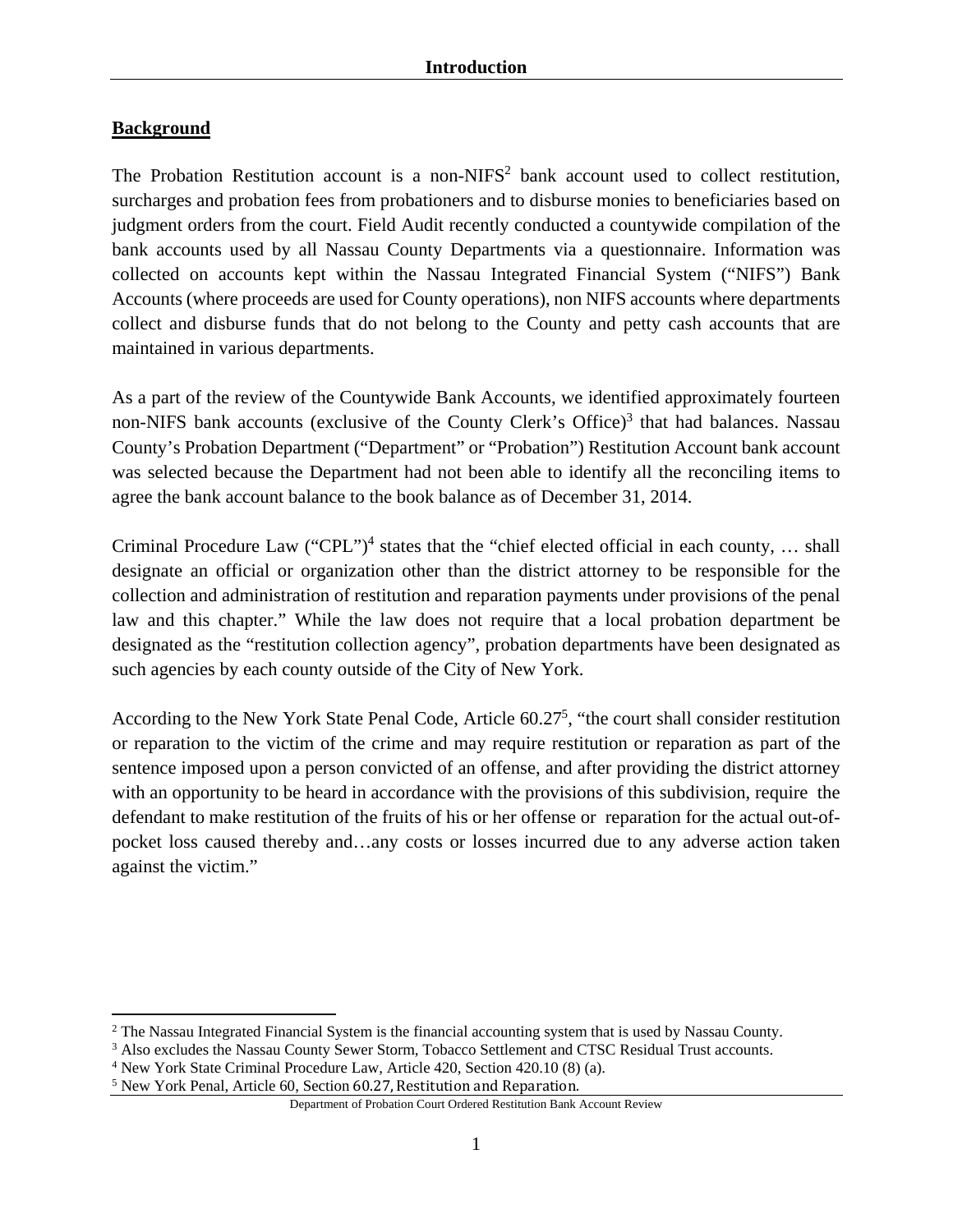#### **Introduction**

#### **Nassau County Probation Department**

Probation is a State-mandated function. The Department provides information and services to the Courts, offers crime victims a voice in the judicial system, and assists in strengthening families. Probation Officers protect the community by intervening in the lives of offenders through community supervision, providing them with options, holding them accountable, and serving as a catalyst for positive change.

Probation Officers are sworn New York State peace officers, carrying significant authority and liability. The Department consists of the Criminal and Family Divisions. Both provide predisposition diversion services and for those offenders who cannot be diverted, court mandated investigations and community supervision services.<sup>6</sup>

Exhibit I below details the various Probation fees collected.

#### **Exhibit I**

| Category & Type                              | Amount     | Frequency                      |
|----------------------------------------------|------------|--------------------------------|
| Pre-Sentencing Investigation                 |            |                                |
| Pre-Sentence Investigation                   | \$375      | Per Investigation              |
| Enhanced Pre-Sentence Investigation          | \$500      | Per Investigation              |
| <b>DWI Administrative Fees</b>               |            |                                |
| DWI Supervision                              | \$30       | Per Month                      |
| Victim Impact Panel                          | \$100      | Per Session                    |
| Electronic Monitoring                        | $$3 - $12$ | Per Day                        |
| Drug Testing                                 | \$12.50    | Per Test                       |
| Supervision                                  |            |                                |
| Supervision                                  | \$50       | Per Month                      |
| Electronic Monitoring                        | $$3 - $12$ | Per Day                        |
| Drug Testing                                 | \$12.50    | Per Test                       |
| <b>Community Service Placement</b>           | \$187.50   | At time of placement interview |
| Court Ordered Restitution Surcharge 5% - 10% |            | As ordered by the judge        |
| <b>Certificate of Relief</b>                 | \$250      | Per Investigation              |

**Probation Department** List of Administrative and Restitution Fees

Source: Nassau County Probation Department Schedule 04/01/2011

Probation receipts deposited into this account are comprised of restitution monies that are distributed to court ordered recipients (crime victims), restitution surcharges (which offset the

1

<sup>6</sup> Nassau County Probation Department website.

Department of Probation Court Ordered Restitution Bank Account Review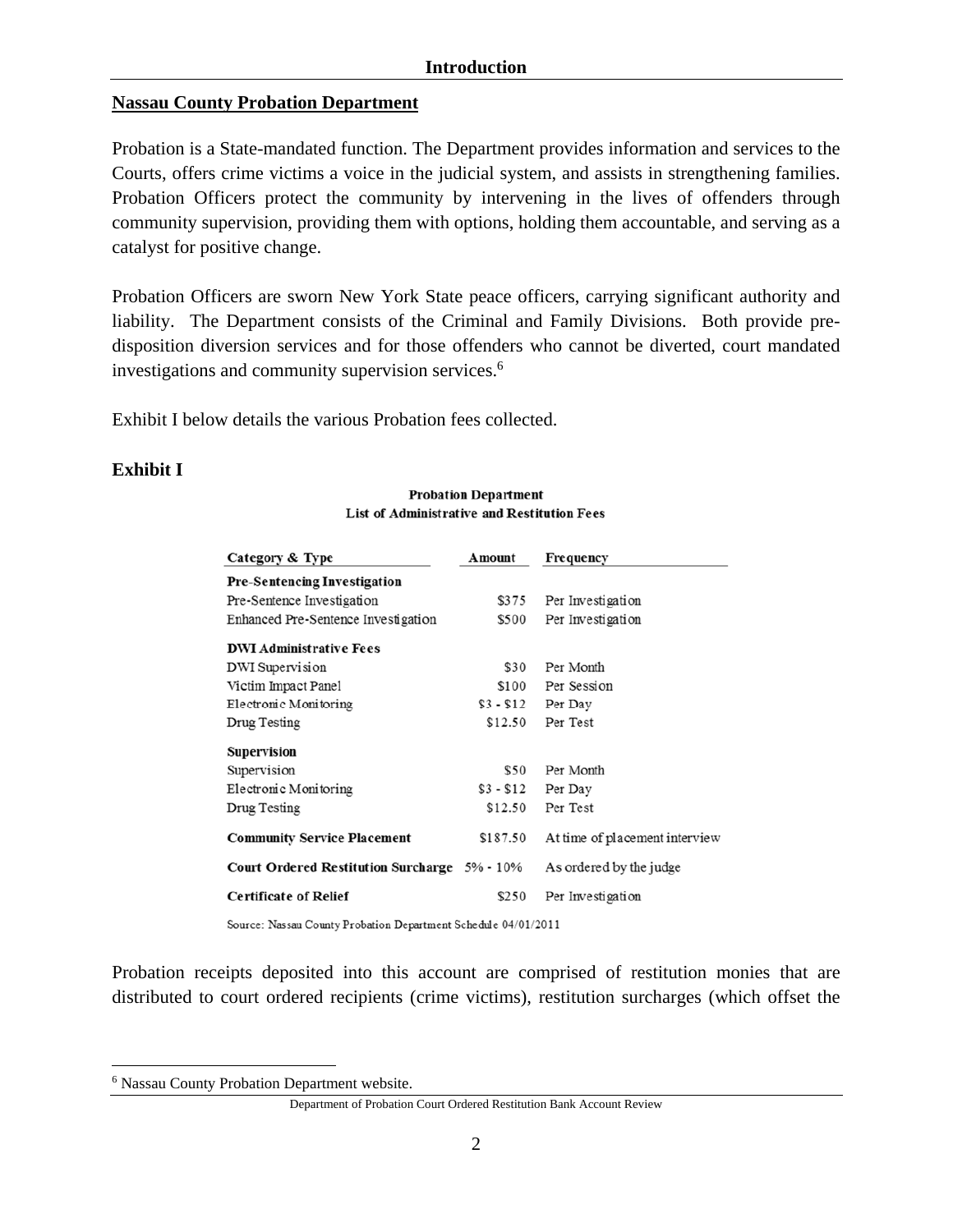#### **Introduction**

County's cost of collections) and various County Probation fees. Probation also receives State aid and grant funds but those receipts are not deposited into this bank account.

The restitution monies, surcharges and fees that are collected have been maintained in the case management system used only for restitution, known as the Tracker System. Exhibit II provides a ten year history of the restitution monies, surcharges and fees collected from 2006 to 2015.

### **Exhibit II**

|               |                    | <b>Surcharges</b> |                 |  |
|---------------|--------------------|-------------------|-----------------|--|
| Year          | <b>Restitution</b> | and Fees          | <b>Total</b>    |  |
| 2006          | 1,201,511<br>\$    | \$<br>1,570,580   | 2,772,091<br>\$ |  |
| 2007          | 1,331,618          | 1,768,138         | 3,099,756       |  |
| 2008          | 1,274,032          | 1,719,760         | 2,993,792       |  |
| 2009          | 1,041,418          | 1,682,108         | 2,723,526       |  |
| 2010          | 780,619            | 1,706,523         | 2,487,142       |  |
| 2011          | 910,412            | 1,682,389         | 2,592,801       |  |
| 2012          | 687,619            | 1,740,475         | 2,428,094       |  |
| 2013          | 1,049,218          | 1,693,485         | 2,742,703       |  |
| 2014          | 916,004            | 1,467,333         | 2,383,337       |  |
| 2015          | 709,371            | 1,338,798         | 2,048,169       |  |
| <b>Total</b>  | \$<br>9,901,822    | \$16,369,589      | \$26,271,411    |  |
| <b>Annual</b> |                    |                   |                 |  |
| Average       | \$<br>990,182      | \$<br>1,636,959   | \$<br>2,627,141 |  |

## **Probation Department Restitution, Surcharges and Fees \* Ten Year History 2006 - 2015**

#### **Source of Data: Tracker System**

**\*This chart does not account for trends and reductions of crime.**

According to information provided by the Probation Staff, the Department began using a state sponsored electronic case management system Caseload Explorer in 2009, except for the financial module. During a meeting on September 29, 2015, the unit stated they hoped to transition in the near future from the Tracker System to the financial module of the Caseload Explorer System, which is used in the majority of the counties of New York State. On April 1, 2016, the Caseload Explorer financial module was implemented by the Department.

The auditors met with the Probation staff on September 29, 2015, and again for a follow up meeting on October 30, 2015. In these meetings, the Probation staff described the procedures and controls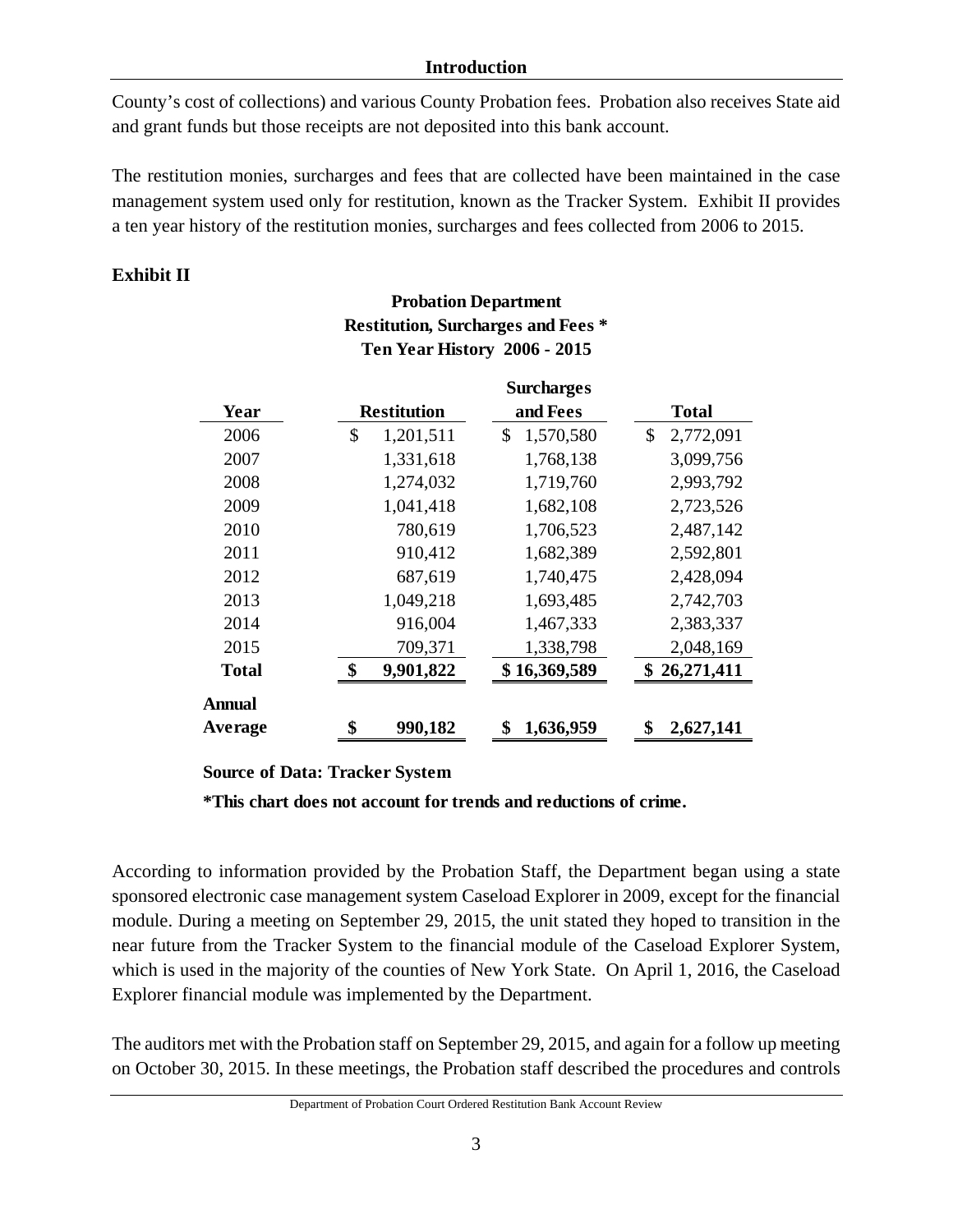related to Probation, specifically regarding the receipt and disbursement of restitution monies and probation fee payments.

As explained by the Probation staff, the intake staff collect payments from probationers and the Probation Assistants ("PA") are trained to receive and log payments. The payments can be made in the form of cash, check, money order, or by credit card.

Procedures for the receipt of restitution and fees are as follows:

- A receipt for each payment is on triplicate copy paper. One copy is given to the probationer, one copy is attached to the payment and goes into a drop safe, and one copy is kept in the Receipts Log.
- Every morning, the Restitution Unit PA opens the drop safe using the combination, and logs the receipts from the prior day in Tracker. Another PA writes up a deposit slip for the total receipts and the Department's Warrant Squad takes the money to the bank. Deposit slips are then given to the Probation Unit and accountant at month end.
- The PA who is in charge of recording receipts applies the receipts to pay restitution, surcharges or fees based on what was initially set up for each case in Tracker.
- A different PA than the one in charge of receipts, will set up each case in Tracker when Judgment Orders<sup>7</sup> are received for probationers. Each case is set up with the amount of restitution and surcharges ordered by the Judgment Orders and the appropriate probation fees.
- The monthly probation fees are transferred to the Nassau County Treasurer by check from the Tracker system and recorded as revenue in the Nassau County Integrated Financial System.
- Probation policy dictates that any disbursement checks over \$500 must be reviewed by the Accountant and approved by the Director of Probation. The Director of Probation normally delays distributing checks for ten business days to give bank deposits time to fully clear, in order to avoid issues with bounced checks and non-sufficient funds.

In 2012, New York State allowed the Probation Department to send unpaid Driving While Impaired ("DWI") Probation fees to collection agencies for collection. Once a year, a report for the unpaid DWI Probation fees for those off Probation is provided to the Nassau County

 $\overline{a}$ 

<sup>7</sup> Judgment orders are court orders that require probationers to pay restitution to victims of a crime.

Department of Probation Court Ordered Restitution Bank Account Review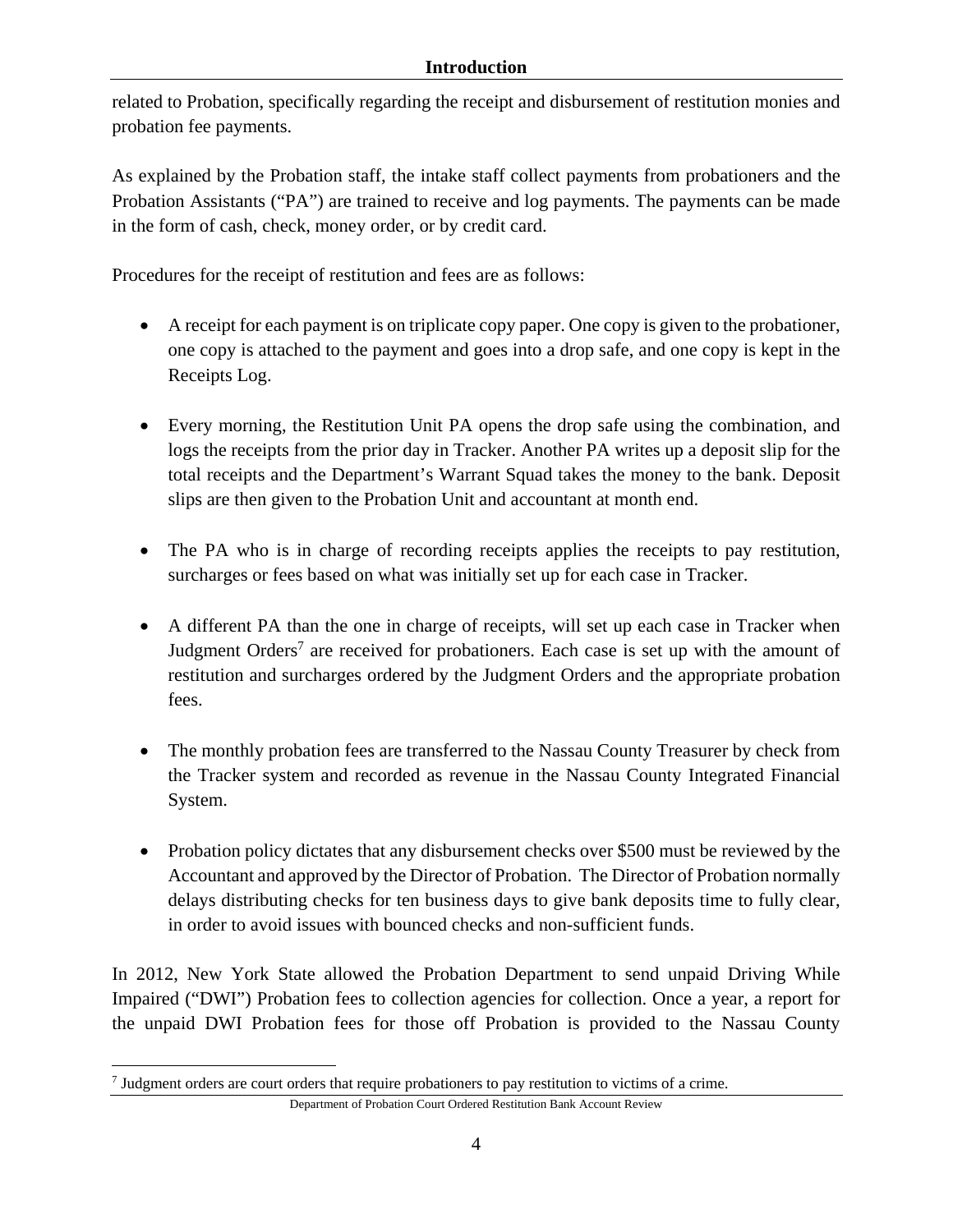#### **Introduction**

Treasurer's Office ("Treasurer") which is sent to Municipal Service Bureau ("MSB"), a collection agency. MSB remits the fees it collects to the Treasurer who records the deposits into NIFS. The Treasurer reviews the fees collected and calculates the collection fees owed to the collection agency based on the amounts collected.<sup>8</sup>

A claim voucher is prepared and sent to the Comptroller's Office Vendor Claims Unit by the Treasurer to pay the collection fees to the agency. The list of the collected fees is sent monthly by the Treasurer to the Probation Accountant who gives it to the Probation Supervisor to record the receipt of DWI fees into the Tracker system. The DWI fee, less the collection fee, is recorded as a receipt in each account and the MSB collection fee is posted as a negative obligation in the Tracker system.

### **Audit Scope, Objectives and Methodology**

The audit period was from January 1, 2013 to December 31, 2015.

The objective of the review is to determine whether the Probation Restitution bank account is being monitored and reviewed by the Probation Department to ensure there is no misuse of funds and that bank reconciliations are performed timely to safeguard assets, especially those that are not recorded on the County's accounting system.

Our review of the account included the following:

 $\overline{a}$ 

- 1. Review the activity in the Probation Restitution account to ensure proper documentation is maintained and the account is being utilized in accordance with the intended purpose.
- 2. Determine the reason the bank account has not been reconciled to the accounting system as of December 31, 2014.
- 3. Interview the staff to understand the process followed when performing bank reconciliations, including timeliness and management oversight.

We believe our review provides a reasonable basis for the findings and recommendations contained herein.

<sup>&</sup>lt;sup>8</sup> The Treasurer's staff stated the MSB collection agency fees are based on the amount of Probation DWI fees collected. (Collected amount of \$399.99 or less is .1825%, \$400 or higher is .175% and 3rd party attorney is .245%).

Department of Probation Court Ordered Restitution Bank Account Review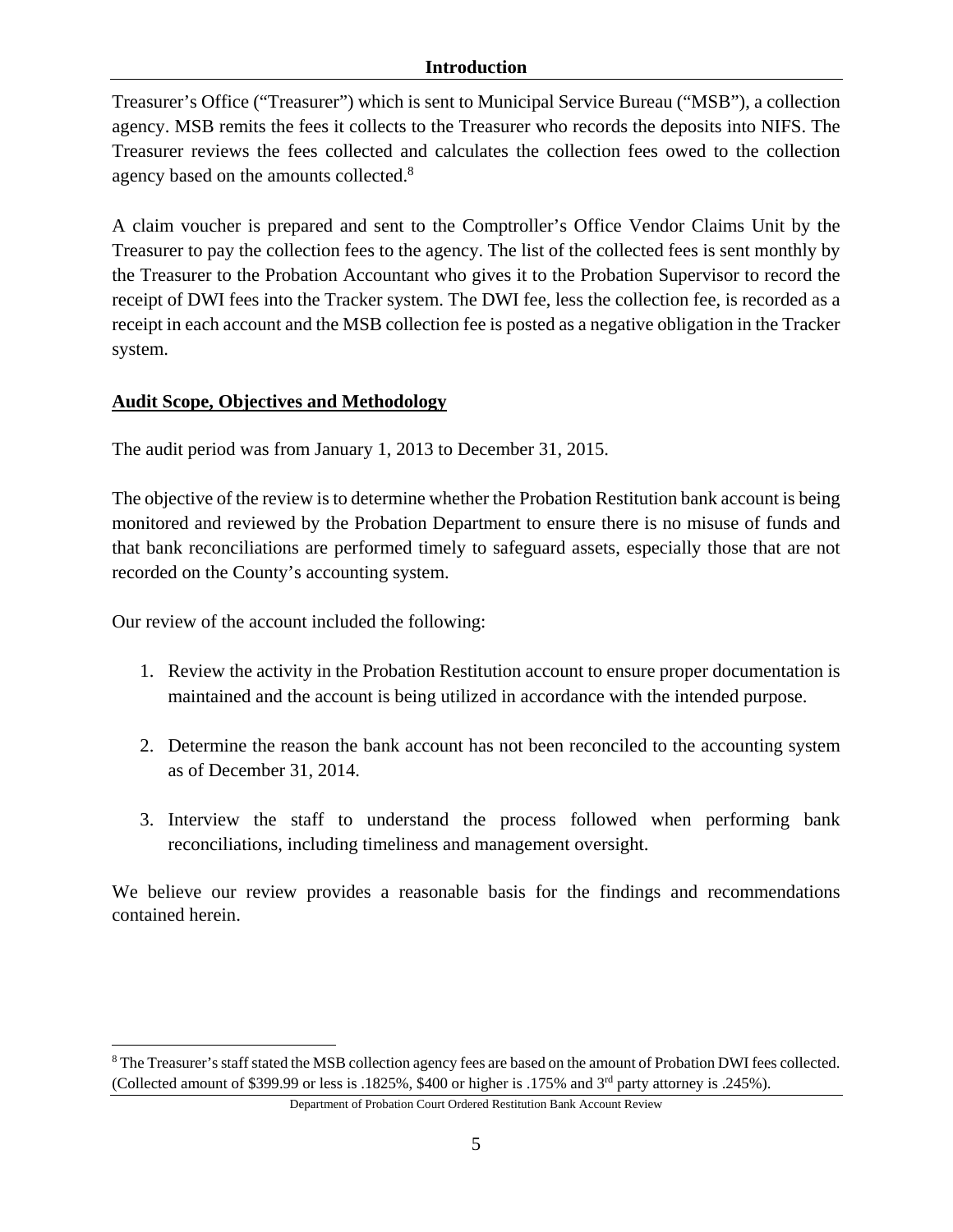### **Audit Finding**

 $\overline{a}$ 

### **(1) The Restitution Account Had Not Been Reconciled in Over 19 Months**

In September 2015, at the commencement of our review, the Department of Probation Accountant ("Accountant") stated that they could not resolve a difference of \$102,796 between the Probation's Tracker accounting system balance and the Chase bank balance and was not able to identify a \$6,331 difference as of December 31, 2014. We were advised that the Accountant has normally been able to perform the reconciliation and identify the reconciling items.

New York State Regulations Section  $353.3$  (a)<sup>9</sup> states "Each probation director shall be responsible for ensuring that his or her respective probation department adheres to the accounting procedures for probation departments issued by the Office of the State Comptroller with respect to handling of all financial obligations…".

The State Comptroller<sup>10</sup> requires that bank reconciliations must be performed within 5 to 7 days of each month-end to safeguard assets, check the accuracy and reliability of accounting data and permit the timely reporting of account balances. The reconciliation of bank and book balances is necessary to determine the reasons for any differences and to correct any errors in the accounts in a timely basis.

As a result of the audit, the Probation Department, the Accountant and the auditors worked together and the bank reconciliation for December 31, 2014 has been completed. (See Exhibit III)

<sup>9</sup> New York State Regulation, Title 9 NYCRR, Subtitle H, Part 353 Financial Obligations, Section 353.3 Rules (a).  $10$  New York State Accounting System User Procedures Manual, Guide to Financial Operations, Section XIV.4.c, Special Procedures, Agency Bank Accounts, Bank Account Reporting and Reconciliations, Revised 09/14/15.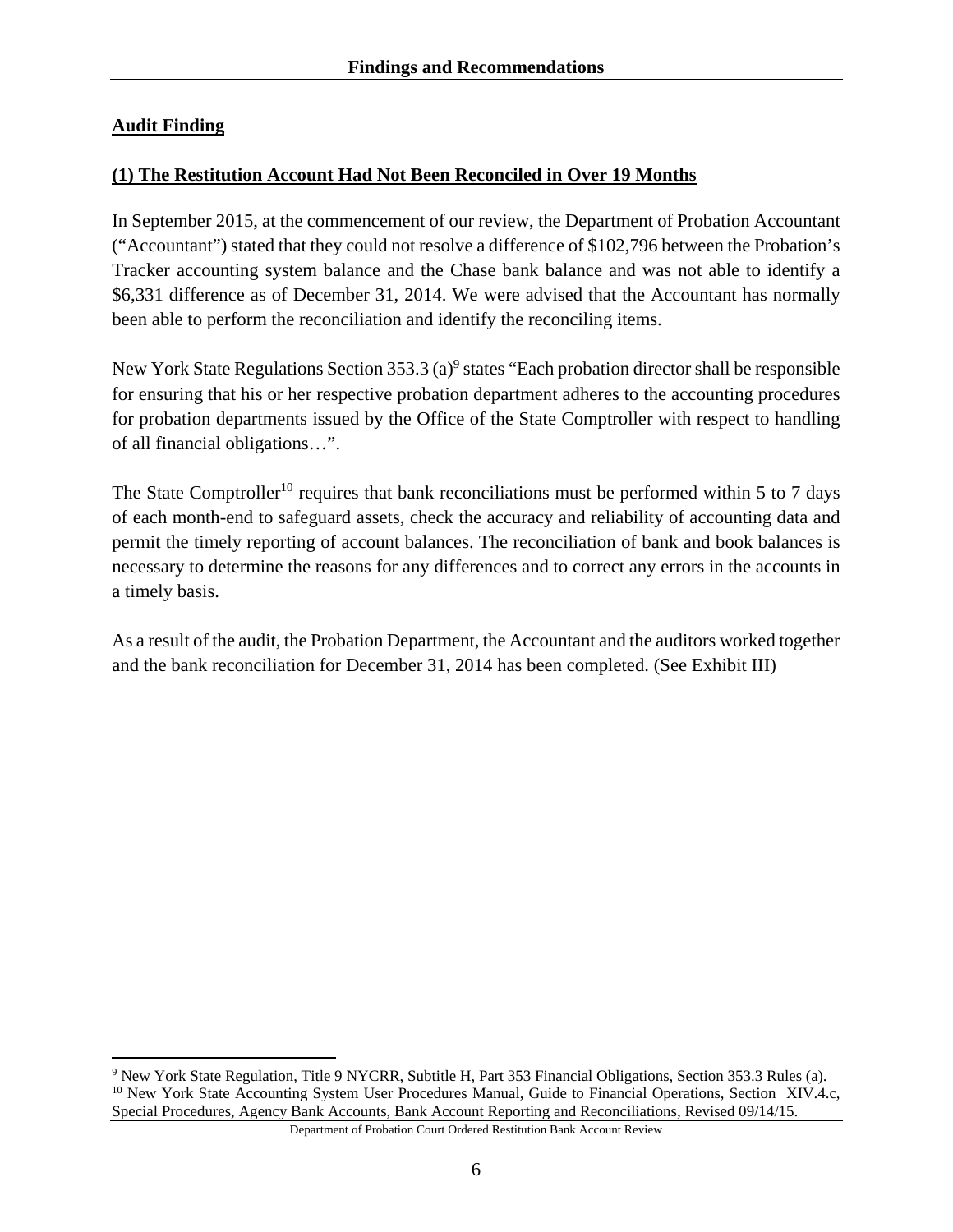#### **Exhibit III**

 $\overline{a}$ 

#### **Probation Department Restitution Bank Account Bank Reconciliation As of December 31, 2013 and 2014**

|                                                      |        | 12/31/13      | 12/31/14      |
|------------------------------------------------------|--------|---------------|---------------|
| <b>Bank Balance</b>                                  |        | \$<br>414,005 | 518,889<br>\$ |
| <b>Additions:</b>                                    |        |               |               |
| DWI fees recorded on books as cash in error          | Note 1 | 78,799        | 81,762        |
| Deposits on books not in bank - In Transit           | Note 2 |               | 15,471        |
| Disbursement not on books                            | Note 3 | 5,930         | 6,005         |
| Deposits returned by bank not on books               |        | 298           | 3,166         |
| Check voided on books, cashed by bank                | Note 3 | 551           | 551           |
| Duplicate Checks voided on books but cashed by bank  | Note 3 | 348           | 348           |
| Miscellaneous adjustments                            |        | 116           | (20)          |
| <b>Deductions:</b>                                   |        |               |               |
| Checks outstanding                                   |        | (158, 254)    | (266, 365)    |
| Credit card transactions to be refunded not on books | Note 3 | (1,250)       | (1,215)       |
| Bank interest not on books                           |        | (32)          | (47)          |
| Bank processing errors                               |        | (1)           |               |
| <b>Book Balance</b>                                  |        | 340,510       | 358,545<br>S  |

**Note 1**: DWI fees totaling \$81,762 (2012 to 2014) were collected by MSB (collection agency) and remitted directly to the Treasurer and recorded in NIFS. Probation recorded the receipts in the Tracker System as if cash was received when they should have been recorded to DWI fees.

- **Note 2**: The majority of the amount shown of \$15,471 includes a deposit of a restitution check dated 12/23/14 for \$15,576, erroneously recorded by bank as a deposit of \$155.76; creating a difference of \$15,420.24 that has not been resolved.
- **Note 3**: Of the reconciling items totaling \$5,689 as of  $12/31/14$  ((\$6005 + \$551+\$348-\$1,215), \$5,614 represents 12 unresolved items from prior years [\$257 for 2011, \$(489) for 2012 and \$5,846 for 2013]. The remainder of \$75 (\$5,689-\$5,614) relates to 2014.

The department appears to have not been current in the preceding year as well. The bank reconciliation for December 31, 2013 was prepared and reviewed in June 2014. As noted above, the State Comptroller mandates that bank reconciliations must be performed within 5 to 7 days of each month-end.<sup>11</sup>

<sup>&</sup>lt;sup>11</sup> New York State Accounting System User Procedures Manual, Guide to Financial Operations, Section XIV.4.c, Special Procedures, Agency Bank Accounts, Bank Account Reporting and Reconciliations, Revised 09/14/15.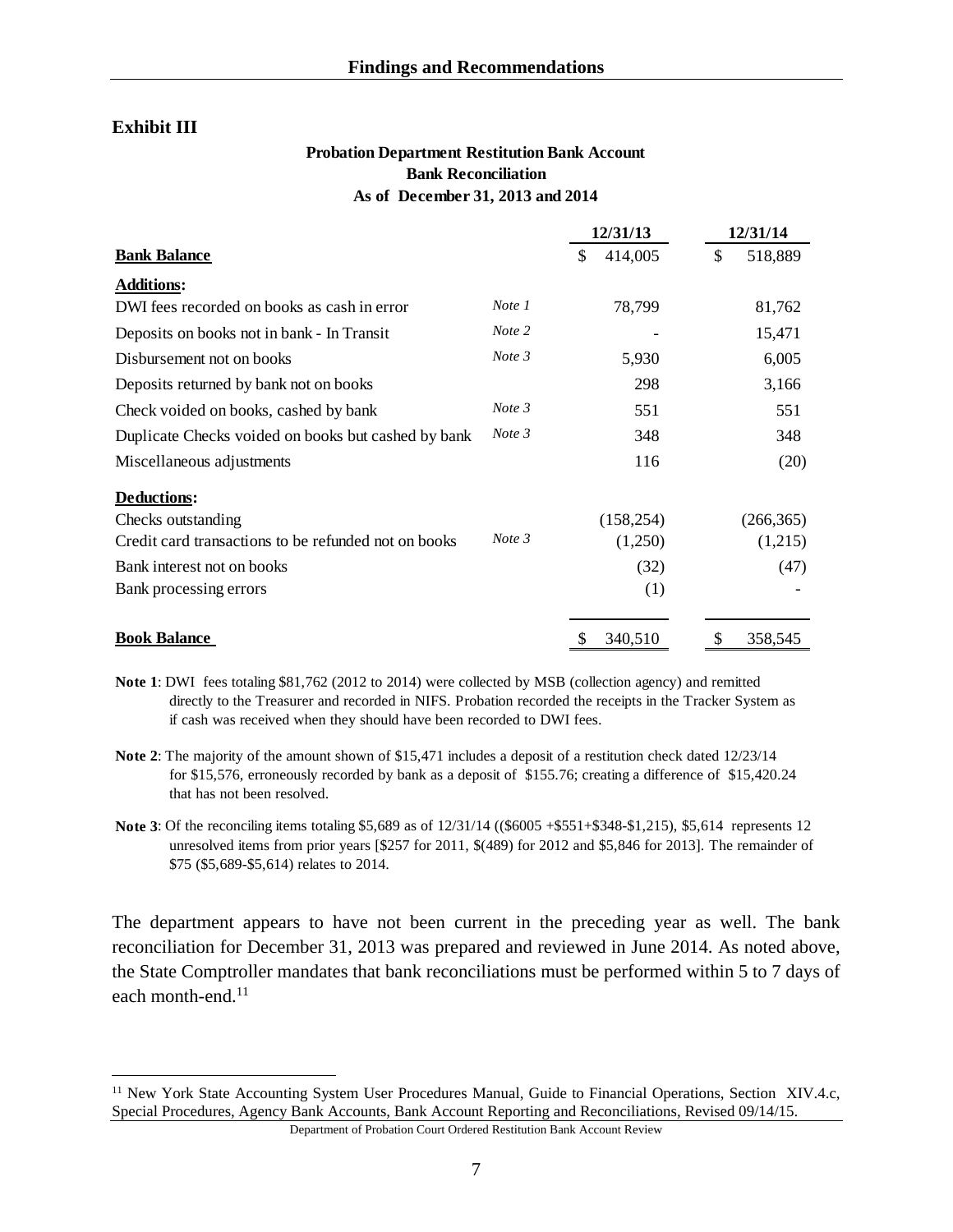### **Audit Recommendation(s):**

We recommend that the Probation Department's Acting Director:

- a) ensure that the restitution bank account balance is reconciled to the balance in Probation's accounting records in a timely manner and all reconciling items are resolved. Additional accounting staff should be hired to assist in restitution functions, as the restitution surcharge collected is for offsetting the cost of collections; and
- b) ensure there is proper management oversight of the bank reconciliation process to make sure financial information is accurate and assets are not at risk of being misappropriated, and that the managerial review is evidenced by the initials and date of the reviewer.

### **Audit Finding:**

### **(2) The Restitution Bank Account has Adjusting Entries Totaling \$102,796 that Remain Unresolved Two Years Later**

Despite the audit team's assistance in reconciling the 2014 bank account, there are still actions to properly account for these reconciling times that Department needs to resolve. The following summarizes the major portion of the errors and prior years' reconciling items from Finding 1 that still need to be corrected. (Note: The reconciling item related to outstanding checks is discussed in Finding 3).

- **\$81,762** for DWI fees remitted by MSB (a County Collection Agency) to the Treasurer's Office were recorded by Probation as cash receipts on the Tracker system, when it should have been recorded to DWI fees. The receipts had been recorded on the individual probation accounts in the Tracker system as if cash was received but the actual monies were paid directly to the Treasurer's Office. As a result, the cash balance on the accounting records is overstated by \$81,762 as of December 31, 2014, dating back to September, 2012.
- \$15,420 represents a bank deposit difference that has not been resolved. A probationer paid \$15,576 for his restitution and that was included in a bank deposit in December 2014. However, the bank erroneously recorded this as a deposit of \$156. The Probation Department stated when the bank deposit error was found, the bank attempted to redeposit the check but there were insufficient funds in the probationer's bank account. Probation stated they are trying to collect the \$15,420 from the probationer who is no longer on Probation.
- \$5,614 for 12 items not corrected in the Tracker System that occurred in prior years (\$257) for 2011, \$(489) for 2012 and \$5,846 for 2013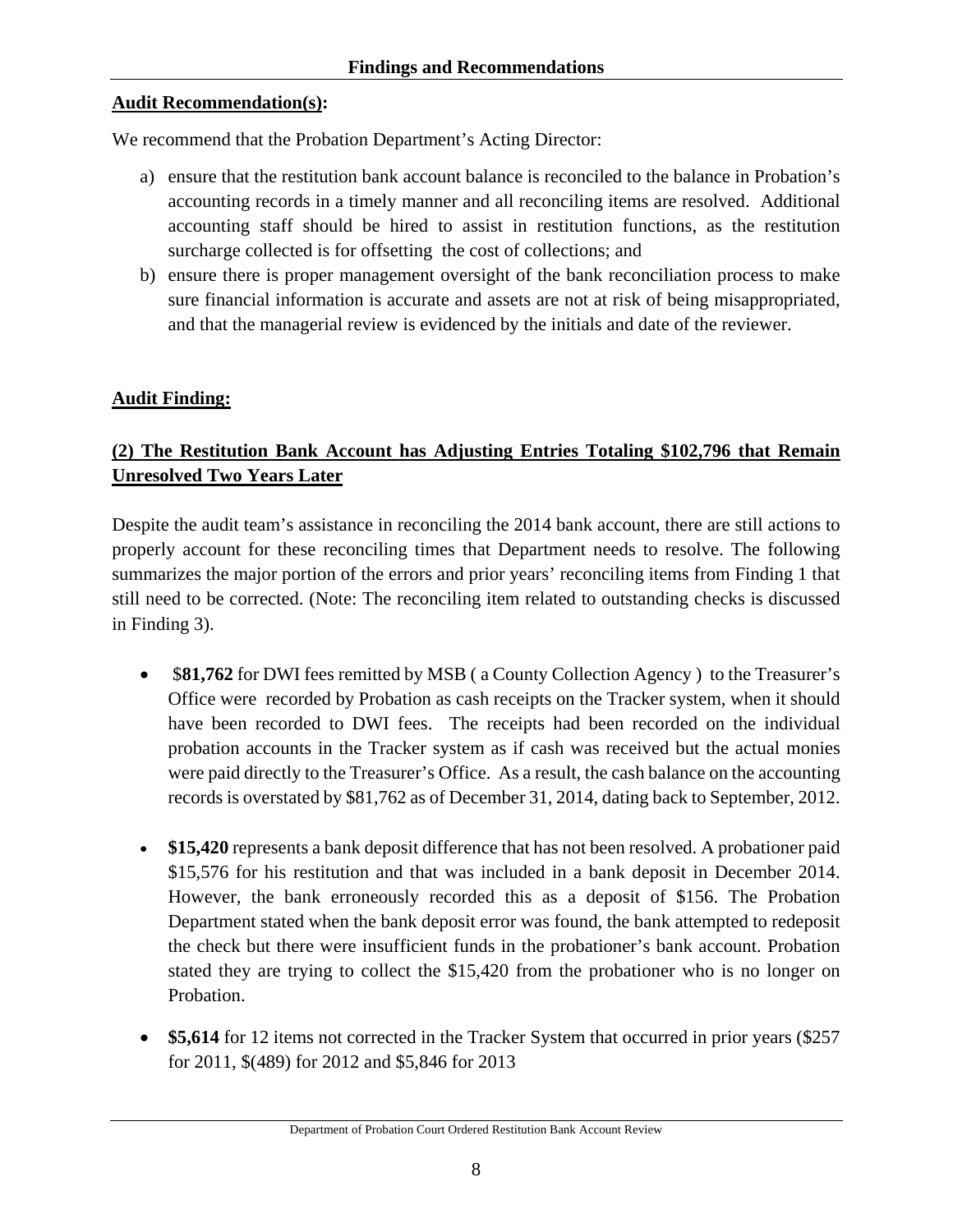### **Audit Recommendation(s):**

We recommend that the Probation Department's Acting Director:

- a) make the necessary adjustments to the accounting records to correctly record the DWI fees that were collected by the collection agency and remitted to the Treasurer as noted by the audit;
- b) collect the \$15,420 from the Probationer due to the bank error for the deposit of \$15,576; and
- c) correct the 12 items totaling \$5,614 from prior years.

### **Audit Finding:**

 $\overline{a}$ 

### **(3) Probation Did Not Comply with State Regulations, Did Not Follow Up on Outstanding Stale Checks to Crime Victims Totaling \$266,365**

Probation departments are required to spend up to a year to try to find the victim (in order to clear the uncashed check). NYS Regulation, Section 353.3 (c) requires probation departments to work with the US Postal Service to obtain change of address information and Federal Drivers Privacy Act 18 USC Section 2721 permits government agencies access to motor vehicles records for use in carrying out agency functions. Restitution collection agencies may use DMV for the purpose of locating a defendant, probationer or victim. The Regulations also require that interest and any undisbursed payments over one year old shall be designated for the payment of restitution orders that have remained unsatisfied the longest period of time.

Our review found there was no evidence that follow up procedures were performed on the outstanding checks in the restitution bank account as of December 31, 2014, as required by New York State ("NYS") Regulation, Title 9 NYCRR, Part 353.<sup>12</sup> During our meeting on March 18, 2016, the Accountant stated that letters to locate the beneficiaries to clear the uncashed checks had not been sent out since December 2011, which is not in compliance with the required Regulations.

Exhibit IV shows the aging of the outstanding checks. Of the 1,102 outstanding checks totaling \$266,365 as of December 31, 2014, 549 checks totaling \$84,778 were from over one year old to at least three years old.

<sup>&</sup>lt;sup>12</sup> New York State Regulation, Title 9 NYCRR, Subtitle H, Part 353 Financial Obligations, Section 353.3 Rules (c).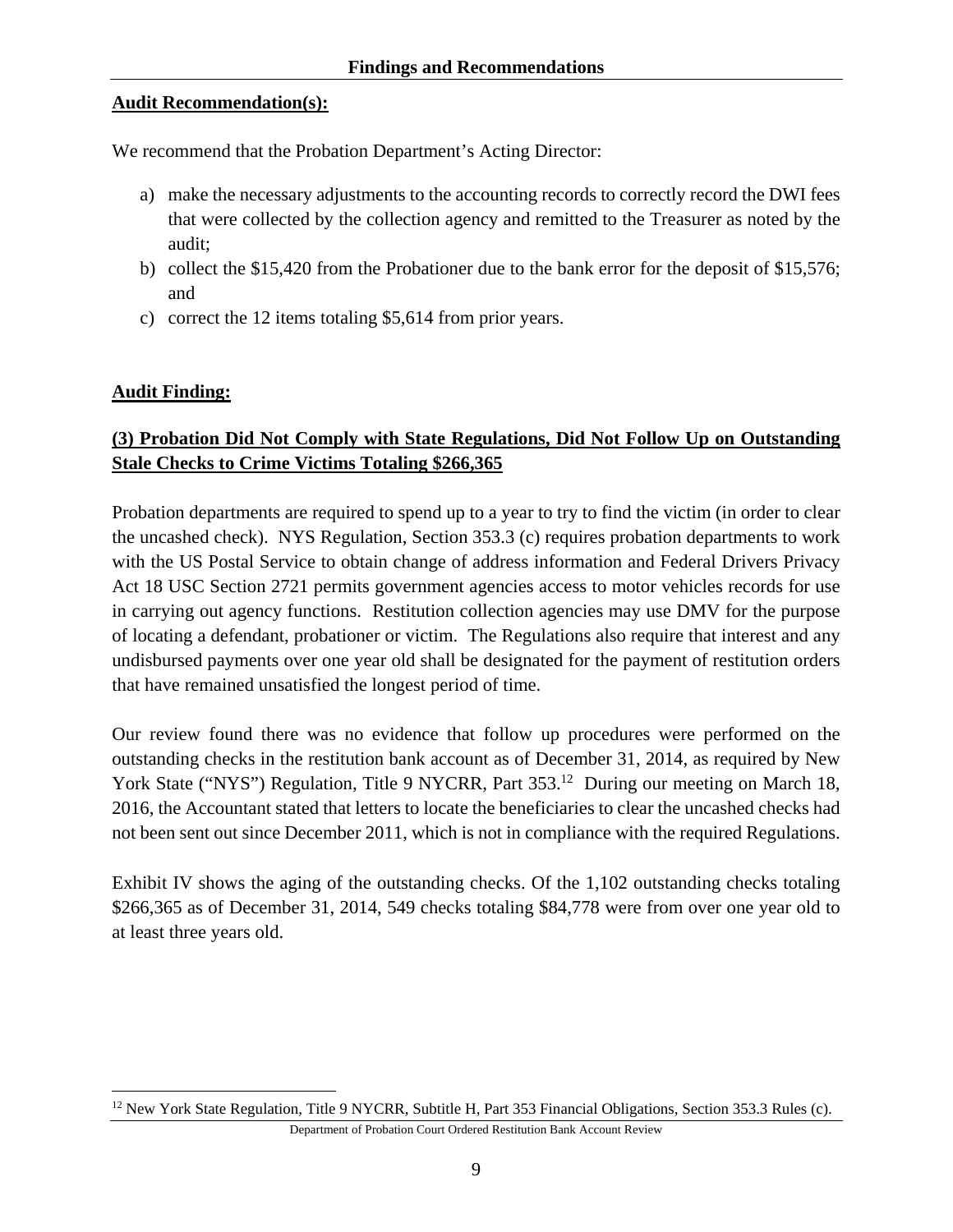#### **Exhibit IV**

### **Probation Department Restitution Bank Account Outstanding Checks As of December 31, 2014**

| Age of Checks    | Count | Amount    |
|------------------|-------|-----------|
| Less Than 1 Year | 553   | \$181,587 |
| 1-2 Years        | 212   | 40,525    |
| 2-3 Years        | 190   | \$27,667  |
| $3+$ Years       | 147   | 16,586    |
| <b>Total</b>     | 1,102 | \$266,365 |

Source of Data: 12/31/14 Outstanding Check List From Probation's Tracker System

A check outstanding for more than one year is considered a stale dated check and should be voided, pursuant to the State Comptroller's Accounting System User Procedures Manual.<sup>13</sup> The Probation Department did not comply with the Regulations to use the one year period to locate the intended beneficiaries to clear the uncashed checks. Funds undisbursable over a year old should be redesignated as restitution trust funds to be paid to other restitution orders (see Finding 6).

We also found that recent lists of outstanding checks generated from the accounting system are not correct, since checks cleared by the bank after December 31, 2014 were not recorded in the system. A correct list of outstanding victim checks would include another year and half of outstanding checks.

#### **Audit Recommendation(s):**

 $\overline{a}$ 

We recommend that the Probation Department comply with the NYS Regulations and their own Procedural Manual to:

- a) investigate the reasons for uncashed crime victim checks for a full year and attempt to locate the intended beneficiaries as required by the Regulations; and
- b) ensure any investigated, undisbursed funds be designated and listed for the payment of other restitution orders that have remained unsatisfied for the longest period of time.

<sup>&</sup>lt;sup>13</sup> New York State Accounting System User Procedures Manual, Guide to Financial Operations, Section XIV.4.c, Special Procedures, Agency Bank Accounts. Bank Account Reporting and Reconciliations, Revised 09/14/15.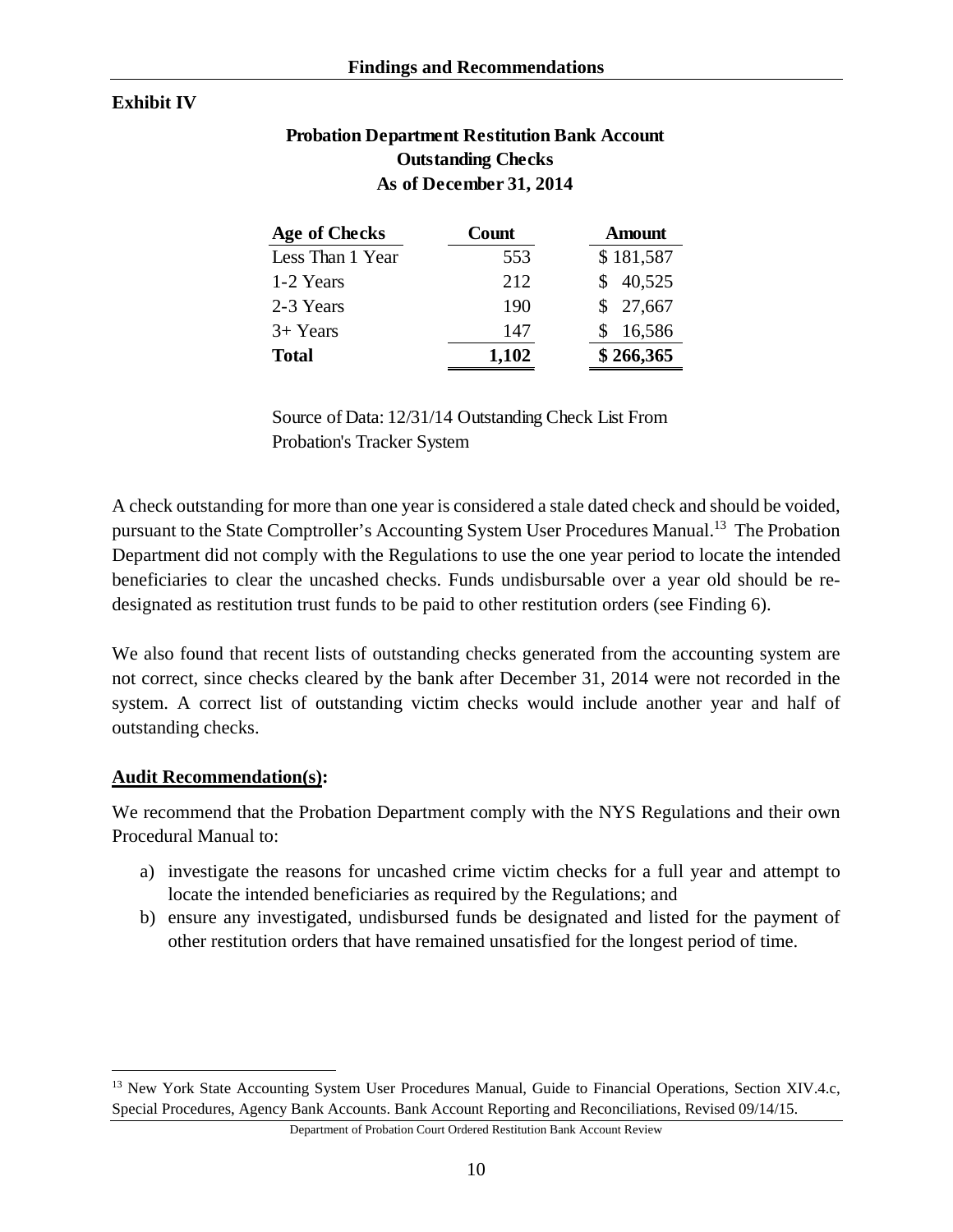### **Audit Finding:**

#### **(4) Violations of Cash Controls Designed to Prevent Theft Were Found**

During the bank reconciliation review, auditors found a lack of standard cash controls to prevent theft, such as the use of non-sequential numbered checks. They also found missing documentation for why checks were voided and reissued (and no controls to prevent the name of the payee from being changed). This is a very serious weakness in a unit that collects \$2 to \$3 million in cash each year to pay thousands of crime victims.

Prior to 2004, the restitution unit was under the Administrative section of the Probation Department and the unit was overseen by Restitution Officers (Probations Officers with MBA's). Between 2004 and 2011, the unit was still under the Administrative section and overseen by a Senior Accountant with another Accountant who independently performed the bank reconciliation.

In late 2011, the collection and distribution of court ordered restitution was placed under the Criminal Division, under various probation supervisors who had other duties in the department and who did not have accounting or financial backgrounds. Currently, collections and disbursements are recorded by probation officers and probation assistants without financial oversight.

#### Invalid Check Numbers Recorded

 $\overline{a}$ 

Our review of check numbers on the Tracker's System outstanding check list as of December 31, 2014, revealed instances where check numbers were invalid. These included check numbers such as "9772", "177188", "197608" and "1", which were not valid Chase check numbers or had more digits than the check numbers used by Probation.<sup>14</sup>

In order to perform a proper bank reconciliation, valid check numbers must be entered correctly into the Tracker System, then compared to the checks paid by the bank, in order to account for all the disbursements paid. These steps must be correctly performed to account for all payments and to uncover any misuse of funds.

The New York Office of the State Comptroller ("State Comptroller") states when bank reconciliations are performed the return checks are to be filed in numerical order with previous checks and that any checks other than outstanding checks missing from the sequence must be investigated.15

<sup>&</sup>lt;sup>14</sup> There were also several instances where checks were voided and reissued and the reasons for doing so were not recorded in the system.

<sup>&</sup>lt;sup>15</sup> New York State Accounting System User Procedures Manual, Guide to Financial Operations, Section XIV.4.c, Special Procedures, Agency Bank Accounts, Bank Account Reporting and Reconciliations, Revised 09/14/15.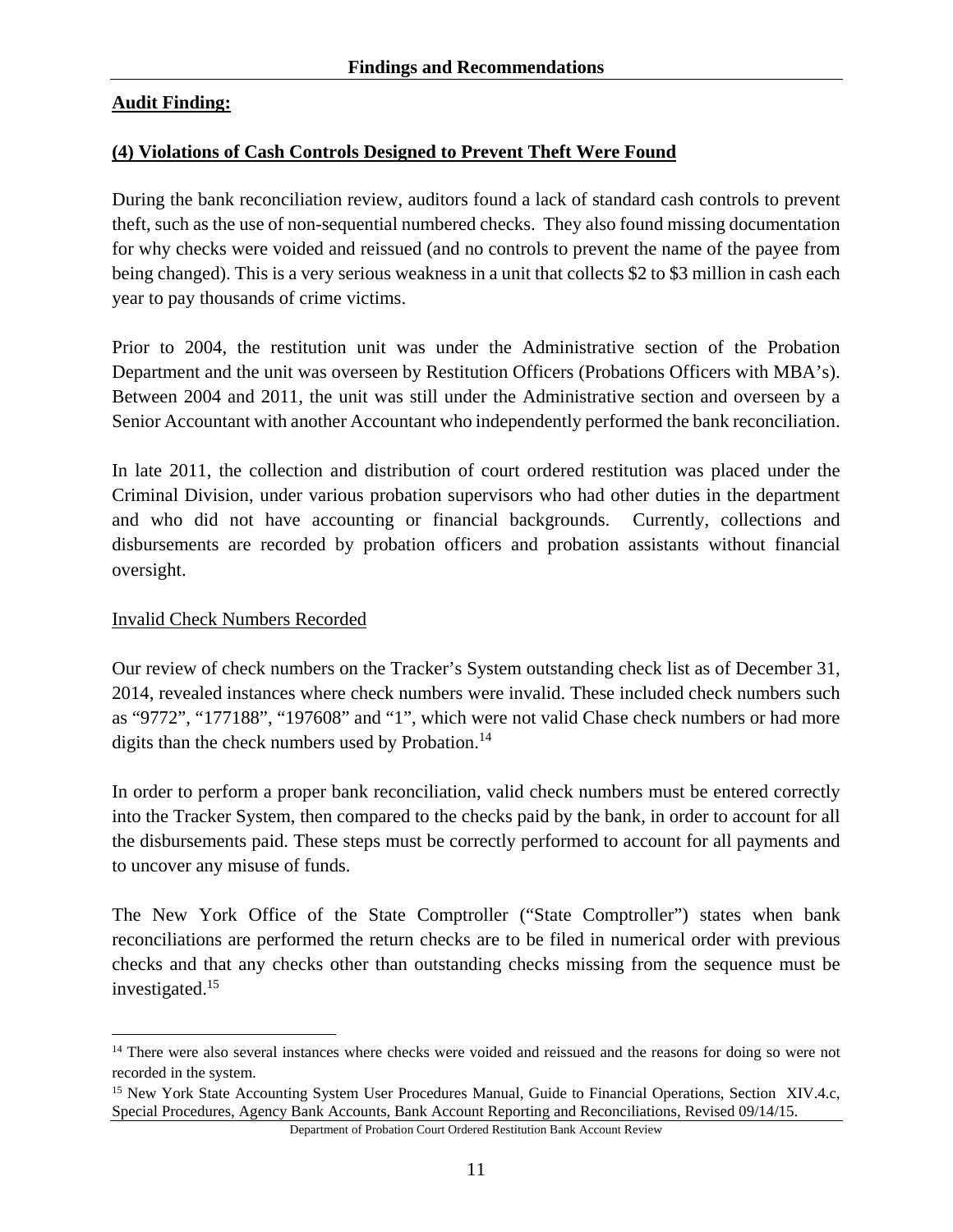### Reasons for Void and Reissued Checks

The Restitution unit must sometimes void and reissue checks when checks are returned due to an invalid address; or payee change requests from the Court, County agencies or payees themselves. For every void, notations should be in the system, explaining the reasons for the voided and reissued checks, and the actual voided checks be given to the Accountant. During a test of outstanding checks payable, this was found not to be the case.

The auditors selected a sample of 10 checks totaling \$214,593 payable to the County to determine how long the County took to cash the check. After a discussion with the Probation Supervisor, the auditors found that 5 of the 10 checks selected for review totaling \$38,599 had been voided. The reasons for the voided or reissued checks were not recorded in the system except for one 2014 voided check for \$4,906, that was in the system.

The auditors questioned the Accountant to determine that all voided checks are retained as an audit trail but found that they could not account for all voided checks when performing the monthly bank reconciliation. The Accountant stated it is very difficult to account for all the checks issued during the month since check numbers had been used out of sequence and invalid checks numbers had been entered.

It is essential that the reasons for voided and reissued checks are recorded in the system and all checks issued are accounted for to ensure controls are in place to safeguard assets.

### **Audit Recommendation(s):**

We recommend that the Probation Department take the necessary steps to ensure adequate safeguards are in place for the Restitution cash account. The Probation Department should:

- a) correct all invalid check numbers in the financial accounting system;
- b) ensure that check numbers going forward with the new system (Caseload) are automatically generated and in sync with the actual bank check numbers;
- c) record reasons for voided and reissued checks in the system; and
- d) account for all check numbers when performing the monthly bank reconciliation.

### **Audit Finding**

### **(5) Lack of Proper Segregation of Duties Compromises Internal Controls**

Meetings with the Probation staff revealed that the Probation Supervisor is in charge of the Intake Unit including the front desk, Restitution Unit, and is also the Department's IT officer. The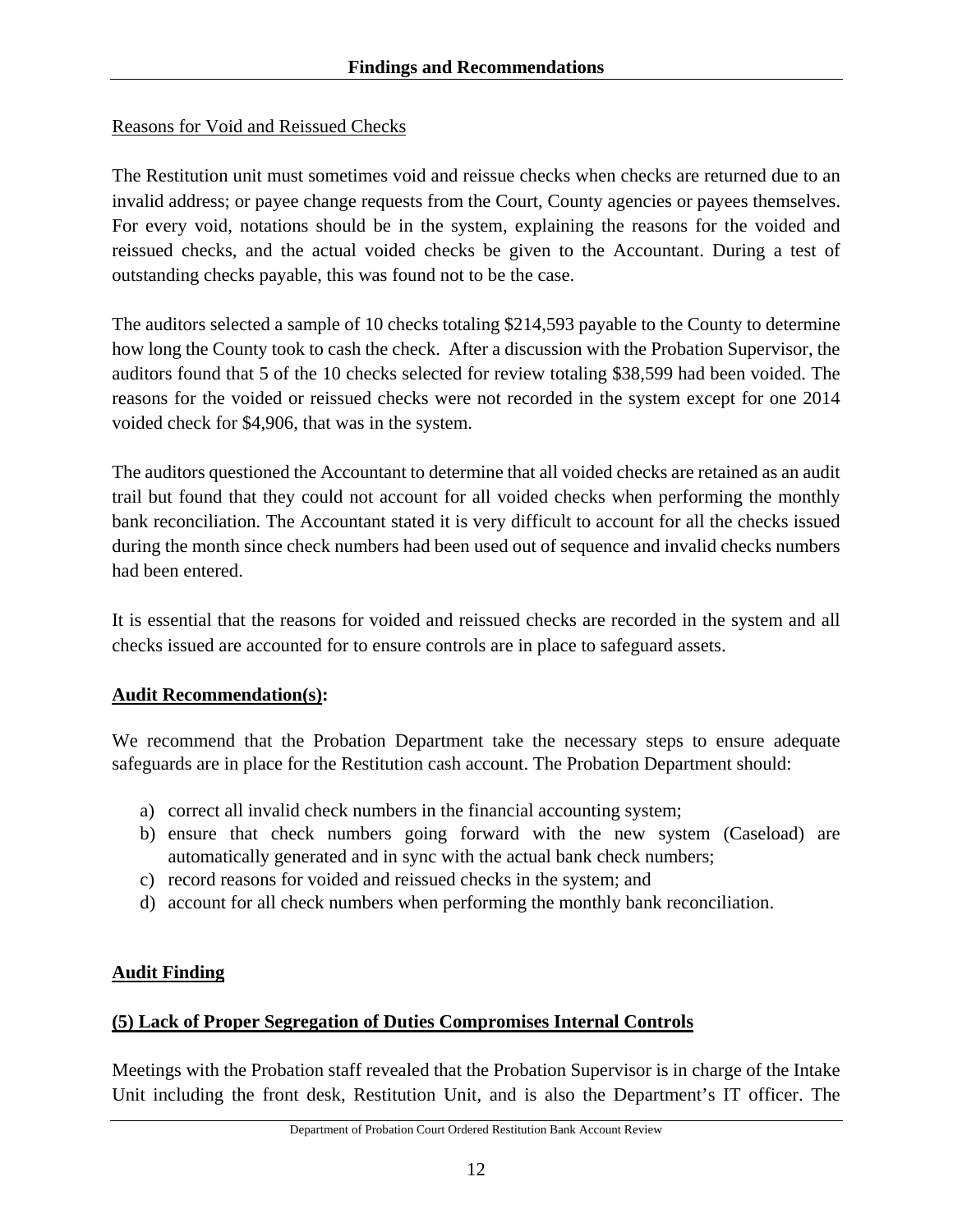Supervisor is in charge of Intake recording of how much restitution is owed and to whom the checks are to be paid, has production access to the cash receipts and cash disbursements functions in the Tracker System and is responsible for the conversion from the Tracker system to the financial Caseload Explorer system.<sup>16</sup> As the IT officer, they have access to the financial information and could make adjustments to both Tracker and Caseload Explorer systems.

The Supervisor explained that the oversight of three units is necessary because Probation is working with a small staff. The Supervisor sometimes even has to fill in for Probation Assistants who are out by completing the receipts and/or disbursement procedures. This is a production task that is not a supervisory review or oversight function. The same Supervisor is also responsible for making adjustments to resolve (reconciling) items identified in the bank reconciliation and to correct posting errors in the Tracker system.

This is an internal control weakness, as no employee should have access to both the account set up, the entering of receipts and disbursements in the system and the implementation of the new financial system. The same employee having access to both sides of the transaction increases the likelihood that errors and/or fraud could occur and go undetected.

The Probation Department is not in compliance with the NYS Regulation, Section  $353.3(a)^{17}$ which requires that the department adhere to the accounting procedures issued by the State Comptroller with respect to handling all financial obligations which the department collects or similar procedures which establish a system of control to guarantee accurate and timely collection and disbursement of financial obligations. The Probation Department does not have adequate segregation of financial functions, since one employee has access to cash receipts and disbursements, account set up, can make adjustments and is responsible for the accounting system conversion process.

"Segregating the incompatible duties of custody of cash, record-keeping, authorizations, and reconciliations prevents an employee or official from controlling all phases of the accounting function."<sup>18</sup> When duties cannot be segregated, supervisory oversight is needed to mitigate the risks resulting from inadequate segregation of accounting duties.

### **Audit Recommendation(s):**

<u>.</u>

We recommend that the following Probation Department functions be segregated, the setup of accounts receivable, entering cash receipts and disbursements, daily posting against daily deposit

<sup>&</sup>lt;sup>16</sup> The Caseload Explorer system is the accounting system that is replacing the present Tracker System.<br><sup>17</sup> New York State Rules and Regulation, Title 9 NYCRR Part 353, Financial Obligations, Section 353.3(a).<br><sup>18</sup> Offi

page 14.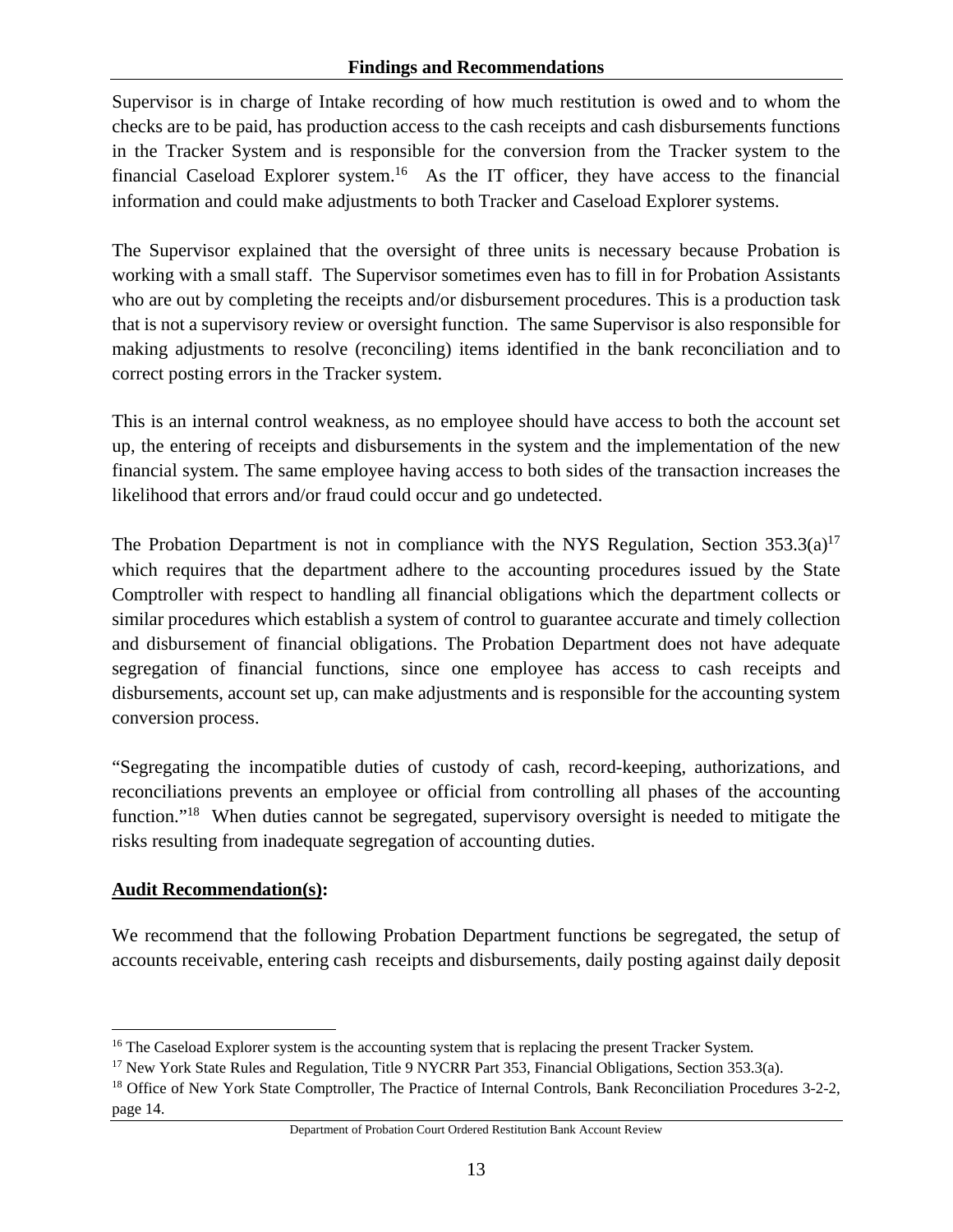reconciliation to separate individuals. Duties of the personnel who would take over in the event of an absence of one of these individuals should also be also be determined and segregated.

### **Audit Finding:**

### **(6) Probation Has Not Distributed Restitution Trust Funds to Unpaid Victims Since 2011, In Violation of the Criminal Procedures Law, and the Probation Procedural Manual**

The Probation Department has not disbursed monies to beneficiaries who have not been paid restitution as required by Procedures for the Distribution of Restitution Trust, the Criminal Procedure Law 420.10 (7) and Section 353.3 (c) of the NYS Regulations. The Regulation states interest and any undisbursed payments shall be designated for the payment of restitution orders that have remained unsatisfied the longest period of time. Undisbursed restitution payments is defined in the Probation policy as payments which have been remitted by a defendant but not disbursed to the intended beneficiary and such payment has gone unclaimed for a period of one year and the location of the intended beneficiary cannot be ascertained by such official or organization after using reasonable efforts. The Probation Department shall also maintain a list of unsatisfied restitution orders and develop a mechanism for disbursement of monies to the affected crime victims. Unsatisfied restitution orders are orders for which the last scheduled payment is at least sixty calendar days overdue.

Although this should be done at least once a year, and the Department has a procedure to do so, the supervisor stated the last payments from the Restitution Trust was prior to December 2011. An old list of unpaid beneficiaries from 1988 to December 1, 1992 was provided to the auditors and a new list titled "Disbursement Candidates" that was generated on March 9, 2016 showed the last activity date of March 2002. The unit also failed to maintain the required list of unsatisfied restitution orders over sixty days old.

### **Audit Recommendation(s):**

We recommend that the Department:

- a) maintain a list of unsatisfied restitution orders (such as when the probationer passes away and can no longer make payments to that victim) in chronological order; and
- b) comply with Criminal Procedures Law and NYS Regulations and distribute Restitution Trust monies (Unclaimed Funds) to victims who have been unpaid the longest.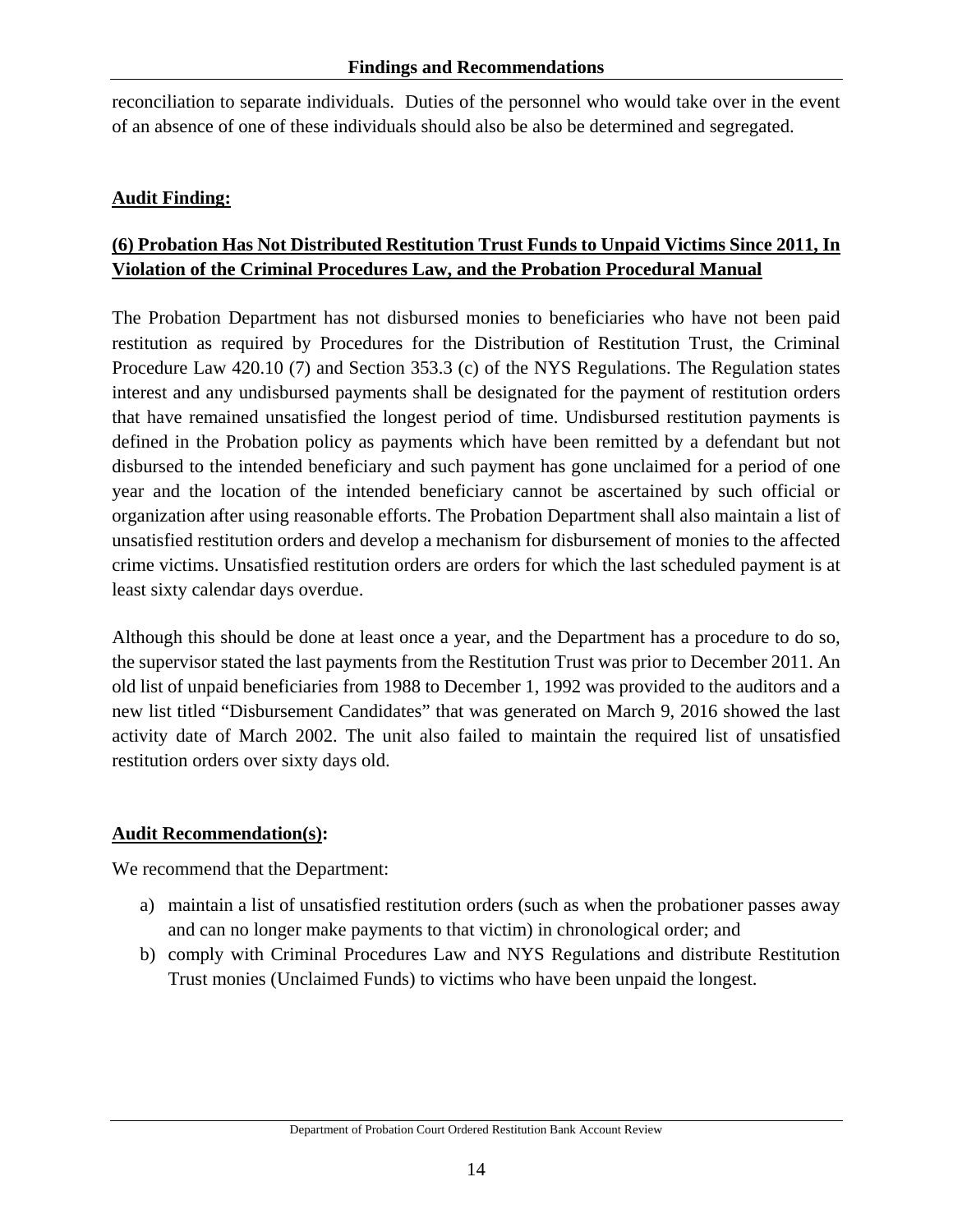### **Audit Finding**

### **(7) Contrary to Criminal Procedures Law, Monies Collected Are Applied To Probation Fees Instead of Restitution When Judgment Orders Are Delayed**

Our review determined that the Probation Department did not follow the Criminal Procedure Law Section 420.10 (b)<sup>19</sup> which states that monies received from individuals are to be applied first to restitution. We were informed during the entrance meeting that this was not being done consistently prior to the audit.

Judgment orders from the court contain the terms of each probationer, including restitution that is to be paid to the victim(s). County Probation fees are established by a standard schedule (unless the probationer files and is approved for a hardship waiver). They stated that one reason monies may not be applied to restitution first was because of the delay in the time it took for a judgment order to reach the Department. We explained that a journal entry between fees and restitution to correct any misposting to a probationer's account could be made during the monthly closing and recording process, before the fees are sent to the Treasurer.

In response to the problem of missing judgments, the auditors were advised that in December 2015, the Probation Department contacted the Chief Clerk of the court and requested that restitution judgment orders be completed and provided to Probation within a few days. The Chief Clerk responded stating that an e-mail notification would be sent to Judges, secretaries and clerks to process the judgment orders more promptly.

### **Audit Recommendation(s):**

We recommend that the Probation Department:

- a) apply payments that are received to the restitution account until it is up-to-date as per Criminal Procedures Law and then to the County fee categories; and
- b) work with the Nassau County Court system and the District Attorney's Office in order to receive judgment orders in a timelier manner.

 $\overline{a}$ <sup>19</sup> New York Criminal Procedure, Article 420.10, Collection of fines, restitution or reparation. "When the court imposes both (i) a fine and (ii) restitution or reparation and such designated surcharge upon an individual and imposes a schedule of payments, the court shall also direct that payment of restitution or reparation and such designated surcharge take priority over the payment of the fine."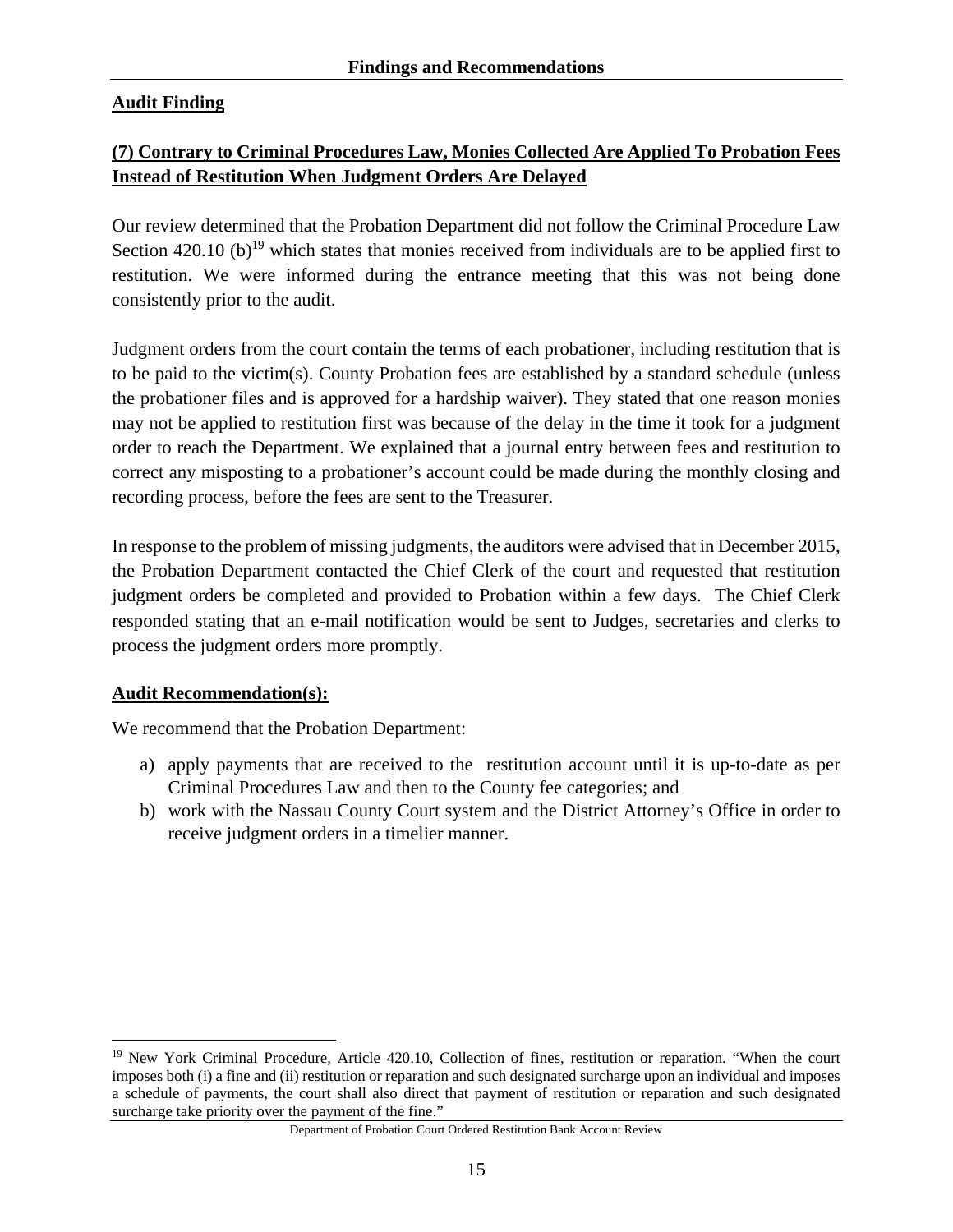### **Audit Finding**

### **(8) Probation did not Implement the Caseload Explorer Financial Module, Consequently, Probation Officers Did Not Have Immediate Access and could not Efficiently Perform their Financial Oversight Over Probationers' Financial Obligations**

At a meeting on March 18, 2016, the Probation Supervisor stated that the other modules of the Caseload Explorer had been implemented in October 2009, except for the financial part which was scheduled to be installed in 2010. A 2011 performance report from NYS Criminal Justice Services lists Nassau as one of 42 Counties that had implemented the new system as of December 31, 2011. However, at the time of the audit, the financial records were still in a separate system (Tracker) until the Caseload Explorer financial module provided by NYS via grant funds was implemented in 2016.

Thus, prior to 2016, the Tracker system was only available to those posting cash receipts, the probation officers did not have access to what was owed for restitution and for County fees when meeting monthly with their probationers. As a result, probation officers who are required to enforce the conditions of the probation and to assess whether the probationer/offender was making a sufficient effort to meet their court ordered payments on a timely basis, were not properly performing this requirement. When a probationer fails to comply with the financial obligation of their sentence, the Officer is required to report such failure to the court in accordance with Section 353.3(d) of the New York State Regulation. The court will decide to lower the restitution owed due to hardship or can order the probationer be sent to jail.

The Caseload Explorer provided to Nassau County is a case management system containing one complete record for each probationer, with all case information from its inception through its conclusion including: presentence investigation including prior arrest history, intake information, diversion programs, supervision monitoring, restitution collection, and any other special or related service delivery programs.

New York State's intention is to have all the counties on the Caseload Explorer system so that information on all probationers can be accessed by every county.

### **Audit Recommendation(s):**

We recommend that the Probation Department ensure that all Probation Officers maintain access to probationers' court ordered financial obligations as well as all information that is needed so they can properly perform their NYS mandated duties in order to report probationers that failed to meet the financial obligation to courts and the Board of Parole as required by Probation Regulations.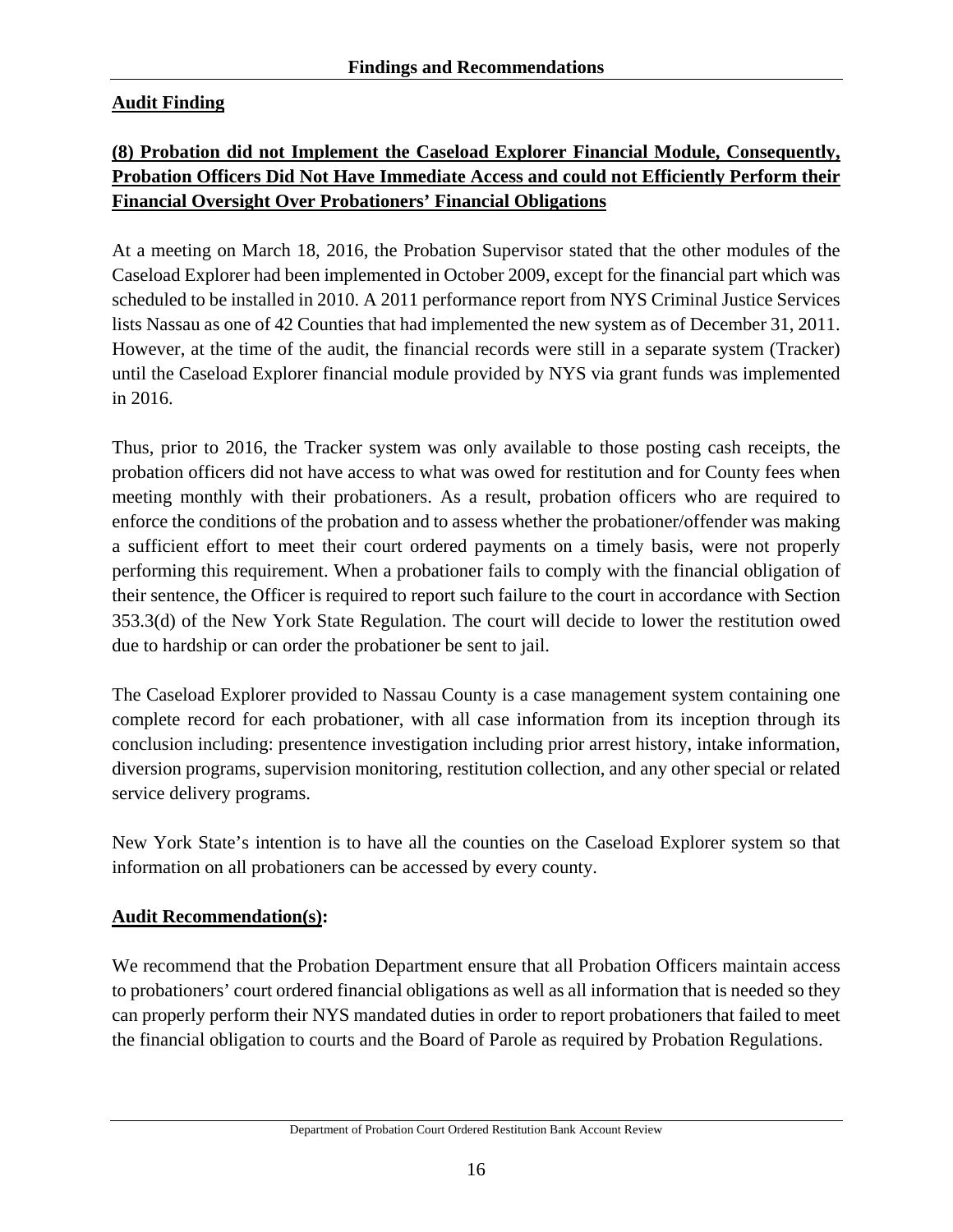**EDWARD MANGANO COUNTY EXECUTIVE** 



**JOHN PLACKIS ACTING PROBATION DIRECTOR** 

NASSAU COUNTY PROBATION DEPARTMENT 400 COUNTY SEAT DRIVE MINEOLA, NY 11501-4823  $(516) 571 - 4676$ 

November 15, 2016

Office of the County Comptroller Ms. JoAnn Greene, Director of Field Audit 240 Old Country Road Mineola, New York 11501

### **Re: Department of Probation Court Ordered Restitution Bank Account Review**

Dear Ms. Greene:

We are in receipt of your letter dated September 26, 2016 with your findings relating to the above-referenced audit. As per your request, we would like to provide you with this formal response. The following are explanations and/or corrective measures we are taking in response to your report:

Please note that in relating to the scope of the audit (2013-2015) we are referring to the former department Director.

### **Finding (1):**

### **The Restitution Account Had Not Been Reconciled in Over 19 Months**

### **Audit Recommendation(s):**

We recommend that the Probation Department's Acting Director:

- a) ensure that the restitution bank account balance is reconciled to the balance in Probation's accounting records in a timely manner and all reconciling items are resolved. Additional accounting staff should be hired to assist in restitution functions, as the restitution surcharge collected is for offsetting the cost of collections; and
- b) ensure there is proper management oversight of the bank reconciliation process to make sure financial information is accurate and assets are not at risk of being misappropriated, and that the managerial review is evidenced by the initials and date of the reviewer.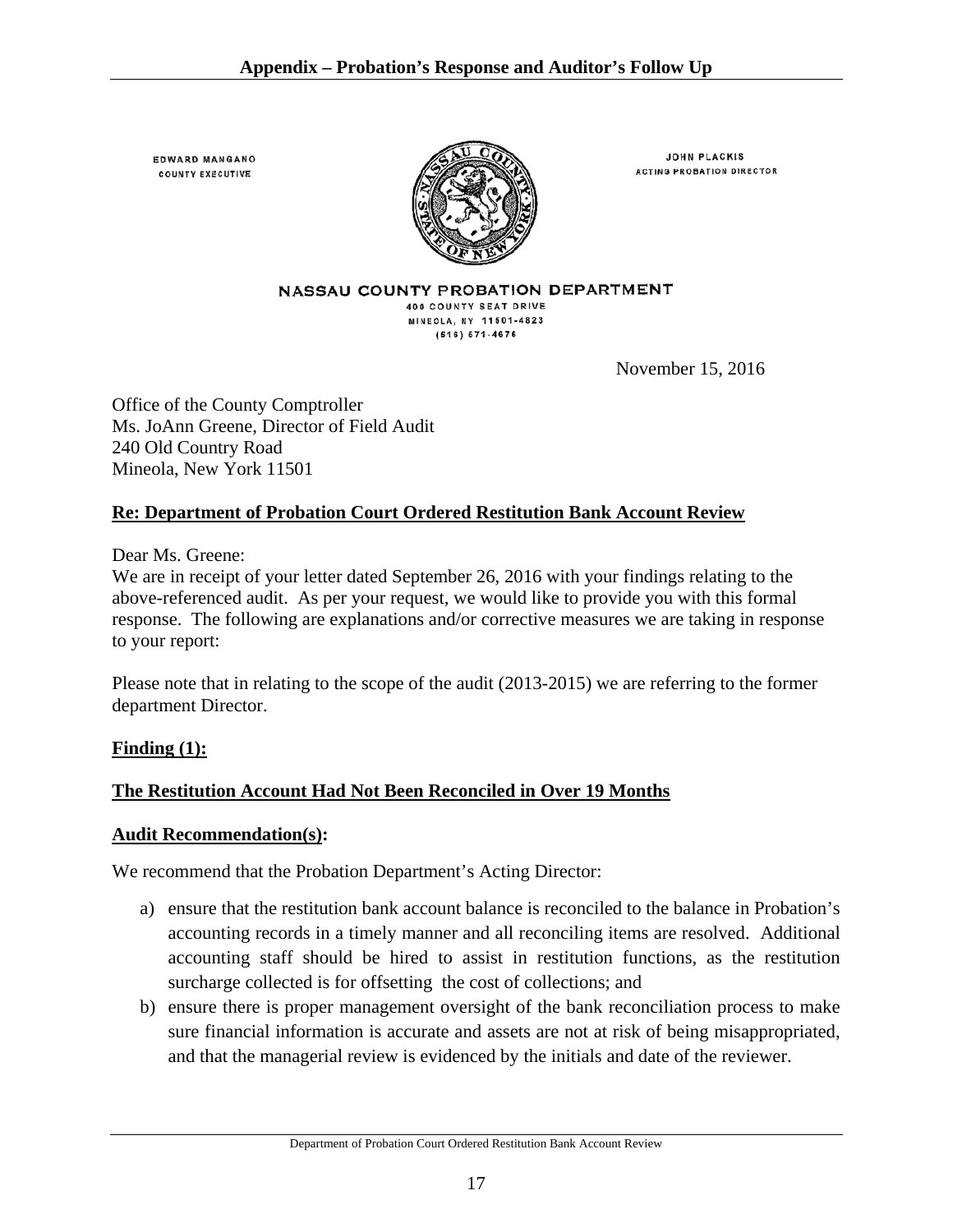#### **Probation Response:**

The Department did fulfil its responsibility and prepare bank reconciliations with any reconciling differences in a timely manner. The Department could not move forward on its monthly bank reconciliation in December 2014 due to a reconciliation error, but that does not mean that we stopped the reconciliation process. We continued our efforts and worked diligently to resolve the problem and ultimately Comptroller's was able to assist us so we can now move forward.

Although we have lost 4 positions during this period, we have continued to meet our responsibility. In addition, in January 2012, the Probation Department also assumed control of the Juvenile Detention Center (JDC) from the DSS which increased workloads.

There currently is double oversight of the reconciliations process and managerial review by our Probation Director and Departmental Attorney (both in the past and present). Our Director reviews the monthly bank statement and signs-off, while the Accountant performs the reconciliation and notes any reconciling items to follow-up on. At that point, our departmental Attorney reviews the monthly bank reconciliation and signs-off. Reconciliations are then forwarded to the Treasurer's office.

### *Auditor's Follow-up Response:*

*We reiterate with respect to recommendation (a) that the Probation Department's Acting Director ensure the restitution bank account is reconciled in a timely basis, and all reconciling items are resolved.. Although the Probation Department's response stated they did fulfil its responsibility and prepared the bank reconciliations in a timely manner, the account had not been reconciled in over 19 months. In addition, Probation has not answered the auditors queries regarding whether they have caught up and prepared all 2015 and 2016 reconciliations.* 

*With respect to the response to recommendation (b) we concur with the corrective action taken by the Probation Department to have managerial oversight and signoff of the monthly bank reconciliation process.*

### **Finding (2):**

### **The Restitution Bank Account has Adjusting Entries Totaling \$102,796 that Remain Unresolved Two Years Later**

#### **Audit Recommendation(s):**

We recommend that the Probation Department's Acting Director:

- a) make the necessary adjustments to the accounting records to correctly record the DWI fees that were collected by the collection agency and remitted to the Treasurer as noted by the audit;
- b) collect the \$15,420 from the Probationer due to the bank error for the deposit of \$15,576; and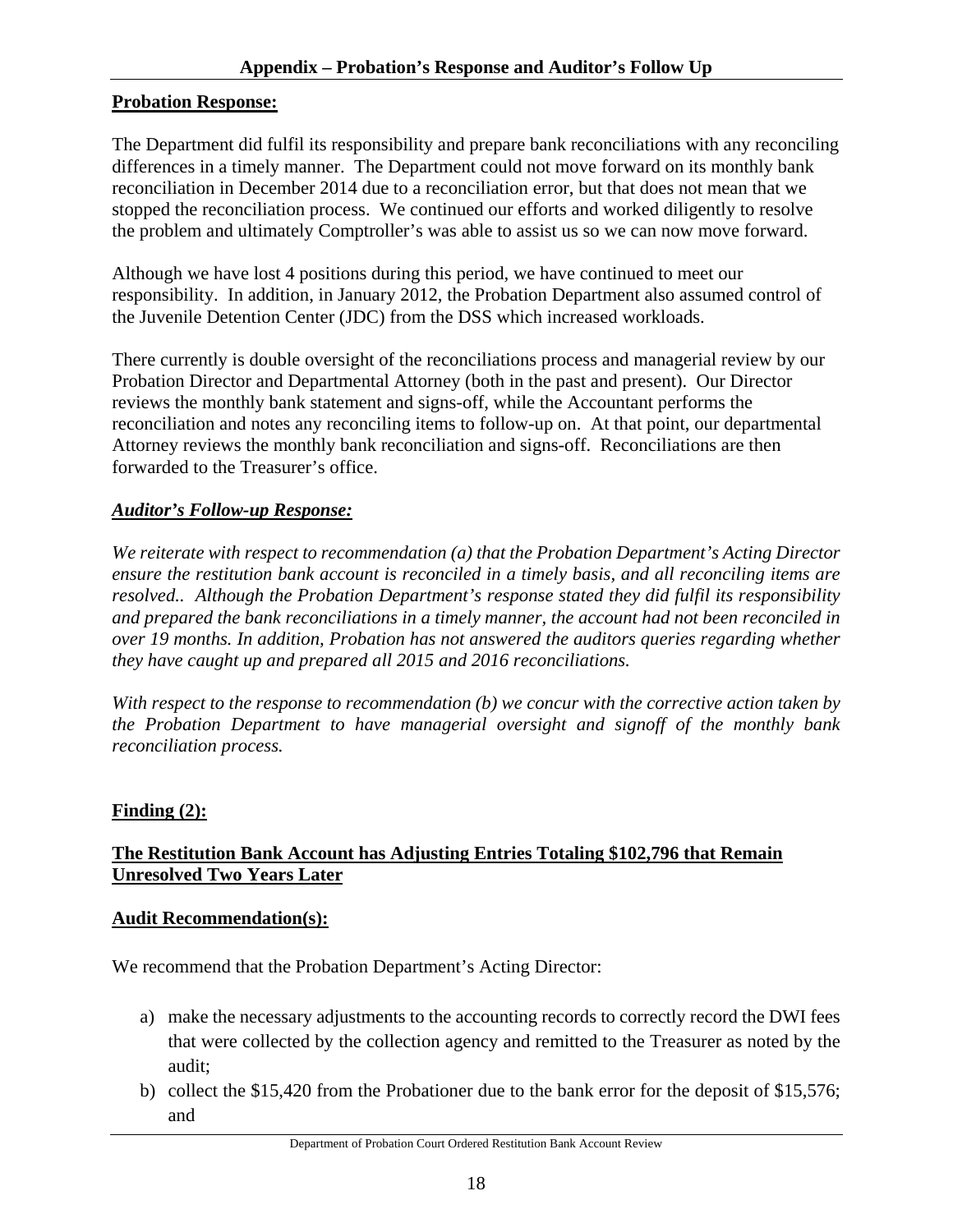c) correct the 12 items totaling \$5,614 from prior years.

### **Probation Response:**

The Department has already begun to take corrective measures as follows:

- (a) the Departmental Supervisor has made the correcting journal entry of \$81,762 regarding the MSB collection fees. The journal entry now corrects the cash balance of the restitution account.
- (b) the Departmental Attorney had already sent out a collection letter to the probationer advising that \$15,540 remaining payment needs to be made. The Treasurer's was engaged in discussion with the bank about their processing error and our options to recoup the full check amount. Ultimately, the bank has declined to cover the balance of this check. Our next course of action has been to ask the Commissioner of Investigations and County Attorney to pursue recouping the outstanding balance due. In addition, the District Attorney's Office has verified that no Judgment of Satisfaction went out to the probationer after the check was paid. The probationer continues to receive monthly bills for the outstanding balance that remains.
- (c) Miscellaneous items will be reviewed and corrected as needed.

### *Auditor's Follow-up Response:*

*We concur with the corrective actions taken by the Probation Department's Acting Director regarding recommendations (a), (b) and (c) to record the DWI fees, collect the \$15,420 from the Probationer and correct the 12 items totaling \$5,614 from prior years.* 

### **Finding (3):**

### **Probation Did Not Comply with State Regulations, Did Not Follow Up on Outstanding Stale Checks to Crime Victims Totaling \$266,365**

### **Audit Recommendation(s):**

We recommend that the Probation Department comply with the NYS Regulations and their own Procedural Manual to:

- a) investigate the reasons for uncashed crime victim checks for a full year and attempt to locate the intended beneficiaries as required by the Regulations; and
- b) ensure any investigated, undisbursed funds be designated and listed for the payment of other restitution orders that have remained unsatisfied for the longest period of time.

### **Probation Response:**

We have taken corrective measures that stale check letters be sent out timely to beneficiaries. We are sending out a preformatted letter advising beneficiaries to contact the Department if the check was not received or if they cashed the check. A replacement check would be sent out to those individuals who never received an original check.

In response to your Exhibit IV, although the report states that there are large outstanding numbers of checks, we know that is not completely accurate and performed a manual review of the outstanding checks (outside of the accounting system) that have cleared since Dec 2014. This was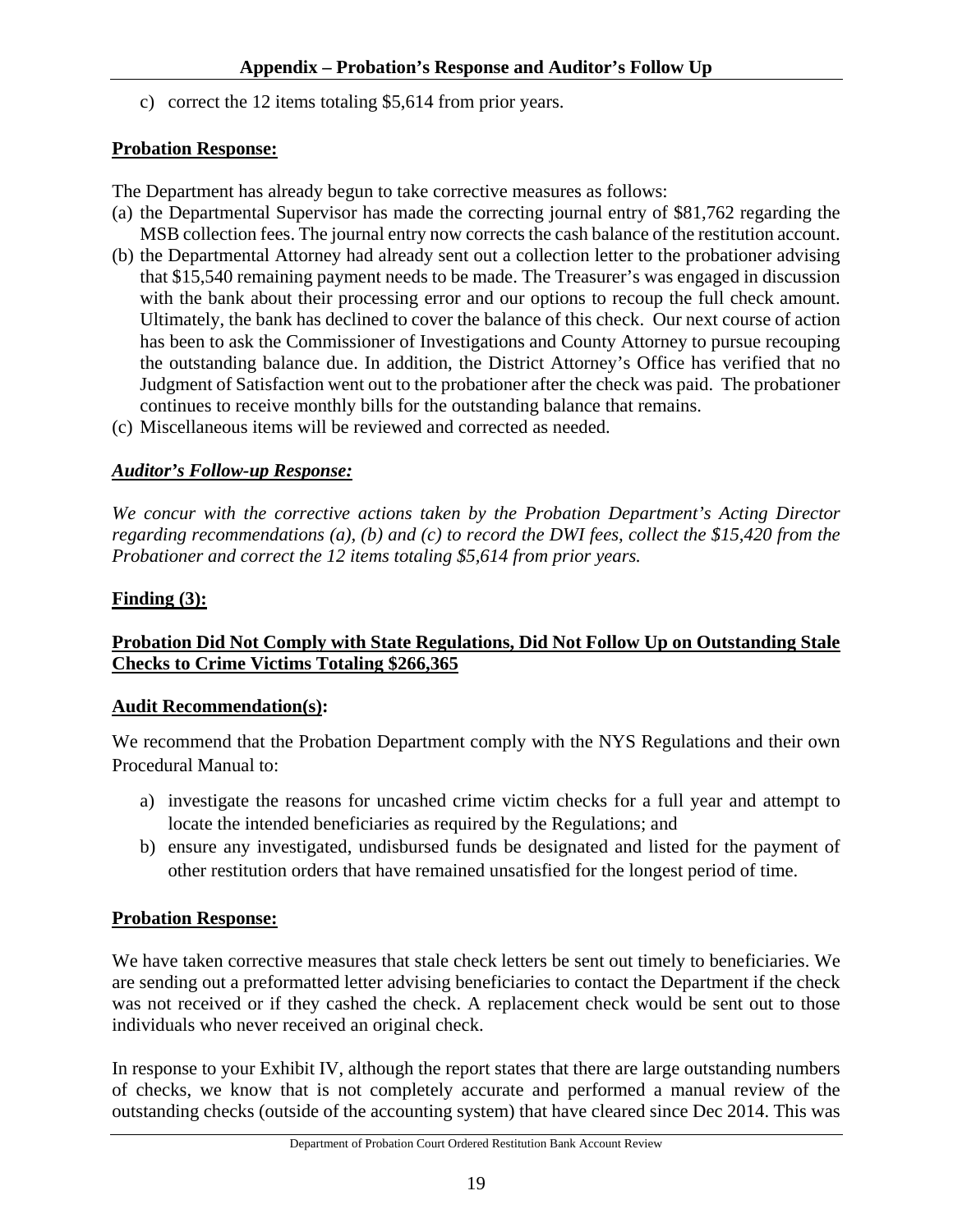done in order to generate an updated stale dated check list so we can send out notices to beneficiaries of any outstanding checks. Please see chart below:

| Age of Checks   | Year | Count      | Amount       |
|-----------------|------|------------|--------------|
| Less than 1 yr. | 2014 | 208        | \$66,632.62  |
| $1-2$ yrs.      | 2013 | 209        | \$40,243.86  |
| $2-3$ yrs.      | 2012 | 190        | \$27,667.26  |
| $3+$ yrs.       | 2011 | 144        | \$16,222.72  |
| <b>TOTAL</b>    |      | <u>751</u> | \$150,766.46 |

Although it is not mandated, we will attempt to use DMV records as a means to try and locate beneficiaries' current addresses and then ascertain their reasons why checks were not cashed.

We are also using our new Caseload Explorer system to generate a detailed list of the longest unsatisfied orders that are in the Restitution account. In discussion with other NYS counties, they utilize the same report in CX to disburse funds to unpaid victims.

### *Auditor's Follow-up Response:*

*We concur with the corrective action taken by the Probation Department regarding recommendation (a) to investigate the reasons for uncashed crime victim checks by sending out letters and the use of DMV records to locate the beneficiaries and recommendation (b) to generate detailed list of the longest unsatisfied restitution orders to disburse funds to unpaid victims from the new Caseload Explorer system.* 

*With respect to the Probation Department's comment that the numbers of outstanding checks in Exhibit IV is not completely accurate, Exhibit IV shows the aging of the 1,102 outstanding checks totaling \$266,365 as of December 31, 2014. The Probation Department is referring to checks that were cleared by the bank after December 31, 2014. Therefore, we stand by the accuracy of the data in Exhibit IV.* 

#### **Finding (4):**

### **Violations of Cash Controls Designed to Prevent Theft Were Found**

#### **Audit Recommendation(s):**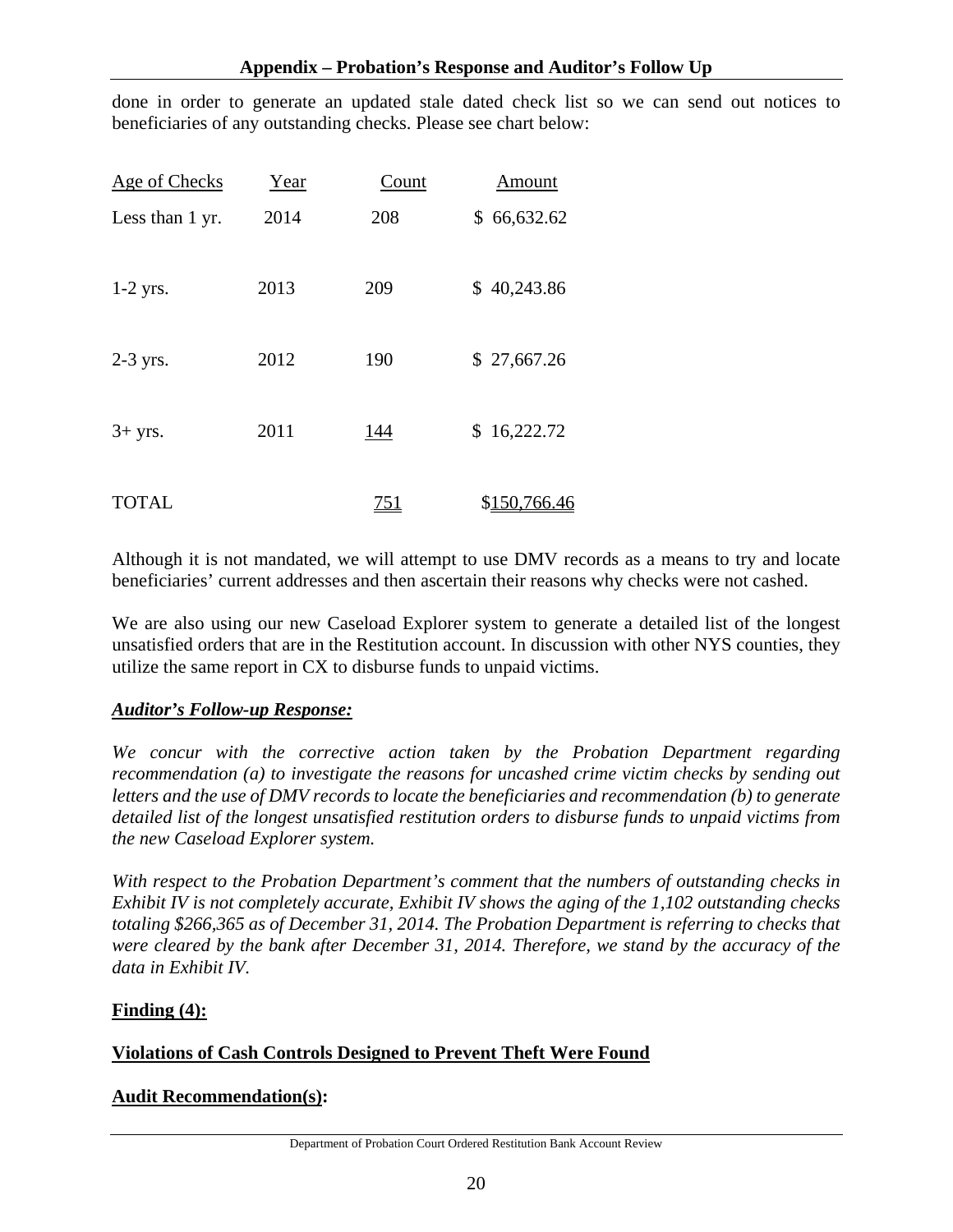We recommend that the Probation Department take the necessary steps to ensure adequate safeguards are in place for the Restitution cash account. The Probation Department should:

- a) correct all invalid check numbers in the financial accounting system;
- b) ensure that check numbers going forward with the new system (Caseload) are automatically generated and in sync with the actual bank check numbers;
- c) record reasons for voided and reissued checks in the system; and
- d) account for all check numbers when performing the monthly bank reconciliation.

### **Probation Response:**

We strongly disagree and take exception with the wording of "Theft" in your caption title as it alludes that there was a problem; no theft was found. What happened was a weakness in the legacy system which has been eradicated in our present system.

We have taken corrective action by having the Supervisor review the daily check register to ensure that the payee, amount of the check, and check number are recorded properly. The supervisor will initial and date the journal. Any errors can be corrected immediately at this point if they are detected. As far as additional check information, the reasons for voids and reissued checks will be entered in the Caseload Explorer system. The individual reasons for the void and reissuance of a check can be reviewed on demand.

We have taken corrective action with regards to check numbers being out of sequence. Under the old TRACKER accounting system check numbers were entered manually by the operator which allowed for errors. Under the new Caseload Explorer system, all check numbers are automatically assigned sequentially by the system eliminating misentry of check numbers by the operator. The operator must check to be sure the proper check number in the printer matches to the check number on screen. With the correction of check numbers in Caseload Explorer, the Accountant will be able to account for all checks voided in the month, and will facilitate the preparation of the monthly bank reconciliation as all checks are accounted for and in sequential order. Going forward, this will insure integrity as a result of the new system and problems will now be mitigated.

### *Auditor's Follow-up Response:*

*We concur with the corrective action taken by the Probation Department regarding recommendations (a), (b), (c) and (d) to correct invalid check numbers by having the supervisor review the daily check register, using the new Caseload Explorer system which automatically assigns check numbers in sequential order, having the operator match the check numbers on the printer to screen records, entering the reasons for the void and reissuance of checks in the Caseload Explorer system and account for all check numbers to facilitate the preparation of the monthly bank reconciliation.* 

*With respect to the Probation Department's disagreement with the word "Theft" in the finding title, we stand by the title. The title does not state or infer that theft was found. Cash controls are necessary to help prevent theft from occurring. The Probation Department's use of non-sequential check numbers and the lack of documentation to explain voided and reissued checks are serious weaknesses that increase the risk of theft.*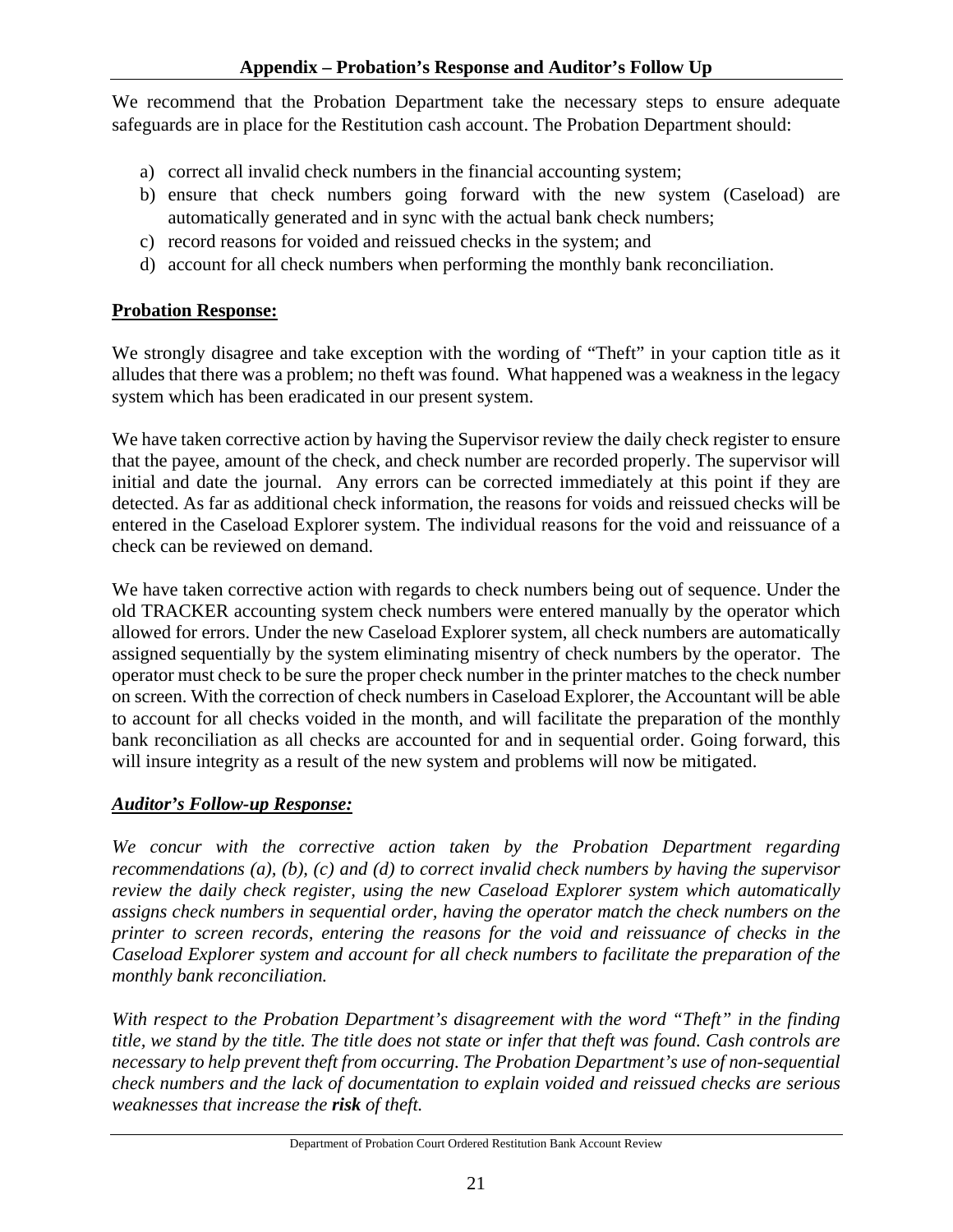### **Finding (5):**

### **Lack of Proper Segregation of Duties Compromises Internal Controls**

#### **Audit Recommendation(s):**

We recommend that the following Probation Department functions be segregated, the setup of accounts receivable, entering cash receipts and disbursements, daily posting against daily deposit reconciliation to separate individuals. Duties of the personnel who would take over in the event of an absence of one of these individuals should also be also be determined and segregated.

### **Probation Response:**

The Department has Segregation of Duties of the Supervisor to avoid any conflicts. There are internal controls. The finding states that the Supervisor could make adjustments to the old TRACKER system. This is incorrect – the TRACKER system would not allow deletions and any corrections would be followed by an audit trail within the system. The New Caseload Explorer system also does not permit deletions by the Supervisor. Any changes can only physically be made by the outside software vendor after a formal written request is made by the Department. The Supervisor never generates checks in either TRACKER or CX systems and has no ability to do so. Therefore, there is no need for Segregation of Duty. It should be noted that the Supervisor is working with a small staff, and as has been past practice, has arranged the work flow in the unit to yield the highest efficiency possible.

To suggest that the Supervisor would be able to make changes undetected needs to be further explained. This would assume that the Supervisor knows how to write professional product software code (for this software) and would also have direct access to the server (which is secured by IT Dept. in Bethpage). Neither case exists. The Supervisor does however possess knowledge of the system to train Restitution Unit staff. In years 2013 – 2014, the Supervisor was not involved in daily RU production. The Supervisor did not take over daily operations of the RU until September 2015 when the current supervisor Assistant Probation Director (APD) retired. In addition, staff in the RU were to be reassigned within the Department and so existing staff trained incoming staff on the new system. During this interim basis (September through December) in order to maintain efficiency and continuity the Supervisor was assigned to the RU (as employee was already performing INTIME for the staff and was the logical choice).

Also, as recommended, we would like to select one (1) additional person to act as alternate in the absence of the Supervisor. In the absence of the Supervisor, our Assistant Deputy Director (ADD) will oversee daily operations.

### *Auditor's Follow-up Response:*

*We reiterate the recommendation for the Probation Department to segregate the setup of accounts receivable, entering cash receipts and disbursements and daily posting of cash receipts to separate individuals, in accordance with the Practice of Internal Controls issued by the Office of the New York State Comptroller.*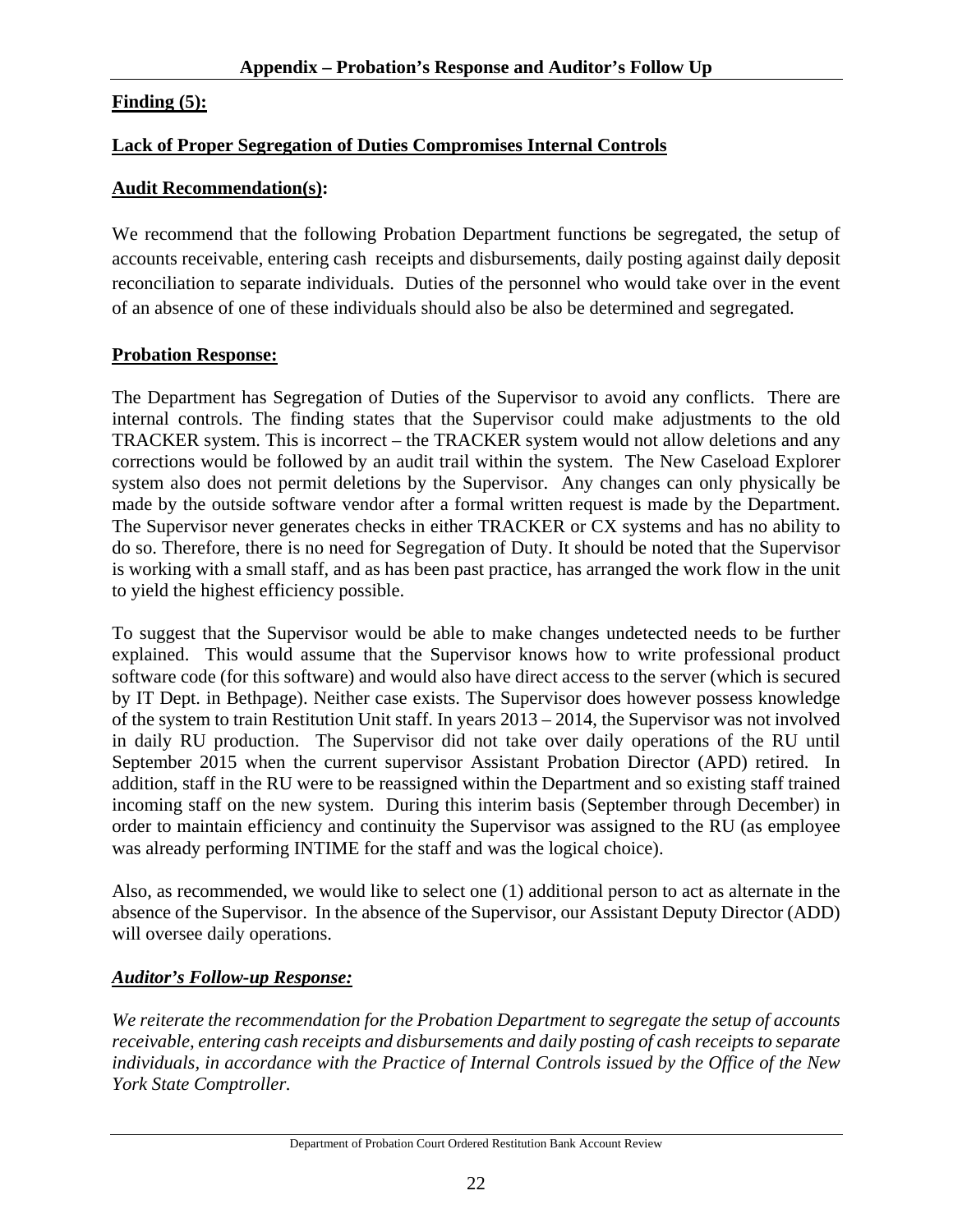*We do not agree with the Probation Department's rationale that there is no need to segregate duties because the old Tracker system and the new Caseload Explorer system do not allow for deletions and any corrections are tracked by an audit trail within the system. For clarity purposes, the audit did not address deletions per se, or state that the two systems allowed deletions. The audit also never suggested that the Supervisor had the ability to change the software. The audit addressed the Supervisor's access to both receipts and disbursements and the ability to make adjustments to transactions in the system.* 

*The Probation Department confirmed in its response that the Supervisor had the ability to make adjustments when it stated and relied on the premise that "any corrections are tracked by an audit trail within the system." With respect to the Probation Department's suggestion of the system's audit trail as a compensating control, an audit trail does not prevent errors or unauthorized corrections to transactions from occurring, nor would an audit trail ensure that errors or unauthorized corrections are detected and addressed in a timely manner. Rather, exception reporting would need to be developed using the audit trail functionality and a control process would need to be implemented requiring the review and follow up of exception reports. No such exception reporting existed.* 

*We concur with the Probation Department's plan for the Assistant Deputy Director to oversee the daily operations when the Supervisor is absent.* 

### **Finding (6):**

### **Probation Has Not Distributed Restitution Trust Funds to Unpaid Victims Since 2011, In Violation of the Criminal Procedures Law, and the Probation Procedural Manual**

### **Audit Recommendation(s):**

We recommend that the Department:

- a) maintain a list of unsatisfied restitution orders (such as when the probationer passes away and can no longer make payments to that victim) in chronological order; and
- b) comply with Criminal Procedures Law and NYS Regulations and distribute Restitution Trust monies (Unclaimed Funds) to victims who have been unpaid the longest.

### **Probation Response:**

We are working with our CX software vendor (selected by NYS Comptroller to service all NYS counties) to modify an existing Caseload Explorer report so that the oldest unsatisfied restitution orders are listed in chronological order and to distribute these funds to the beneficiaries who are owed the money the longest. The process requires to pay the oldest unpaid victim first in full, or make whole– no partial payments are allowed – then move up to the next victim on the list. For instance, this situation could potentially result in one victim, with a large restitution order, to garner a substantial portion of the funds available at that time. This would-in-fact create a situation whereby many people might still go unpaid on the list.

To illustrate this point: if beneficiary A was owed \$1,000 and there was only \$200 in the Restitution Trust account, that full amount would go to pay only beneficiary "A", leaving a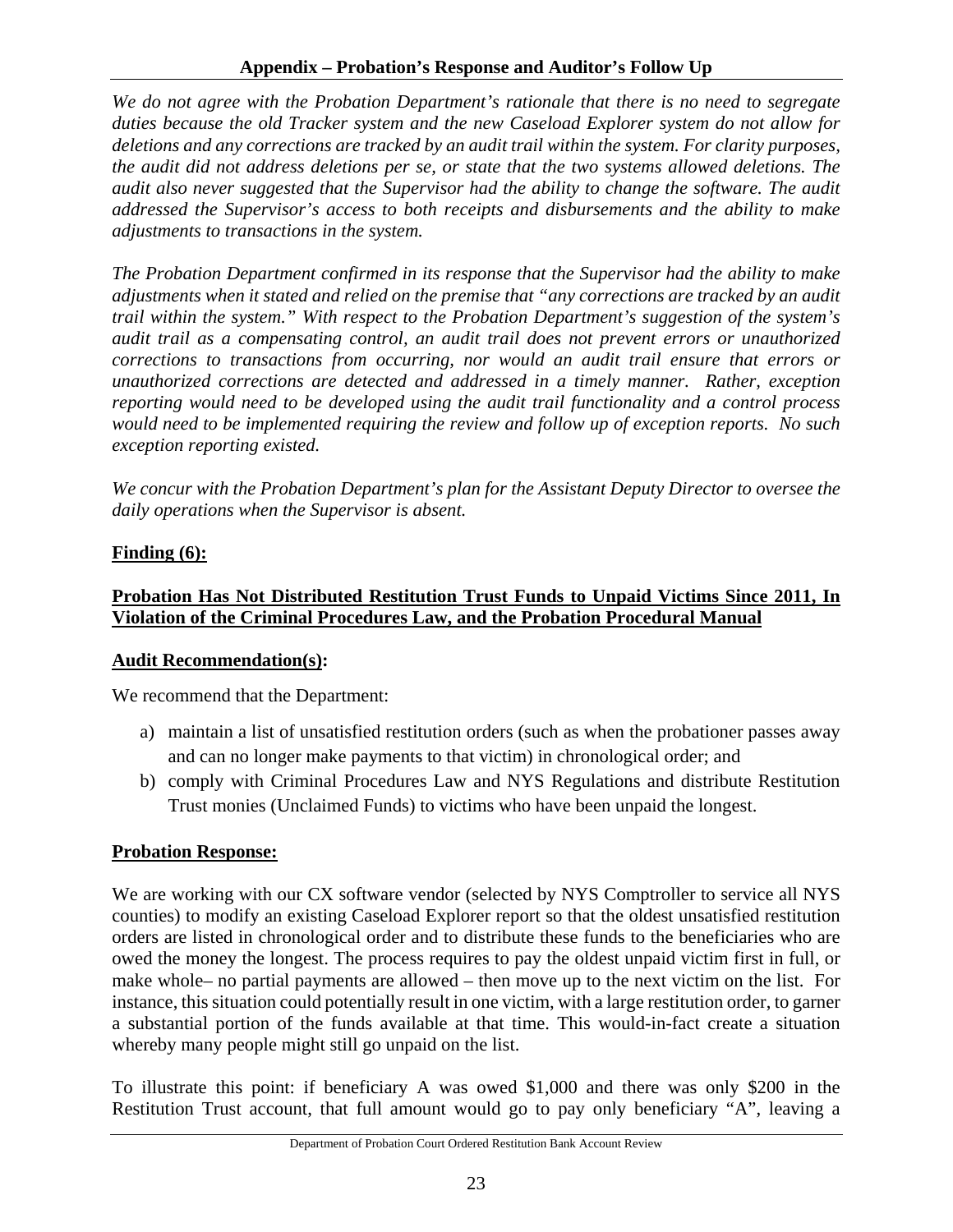remaining balance of \$800. No other beneficiaries can be paid at this point because only the oldest beneficiary can be paid first, beneficiary B must wait his/her turn in line because there are only enough funds to cover beneficiary "A". Next month, the Restitution Trust account receives \$200 from the probationer and again beneficiary "A" receives another payment for \$200. The remaining balance from the probationer now goes down to \$600. This same process will continue repeating over and over until the probationer has paid off his/her balance in full. This results in only one (1) beneficiary being paid while other beneficiaries remain unpaid until the first beneficiary is completely satisfied. There will be situations where some judgments will never be satisfied as the amount ordered is significantly more than the probationer can ever pay.

### *Auditor's Follow-up Response:*

*We concur with the corrective actions being taken by the Probation Department regarding recommendations (a) and (b) to maintain and modify a list of unsatisfied restitution orders in chronological order and to comply with the Criminal Procedures Law and NYS Regulations to distribute monies to victims who have been unpaid the longest.* 

### **Finding (7):**

### **Contrary to Criminal Procedures Law, Monies Collected Are Applied To Probation Fees Instead of Restitution When Judgment Orders Are Delayed**

### **Audit Recommendation(s):**

We recommend that the Probation Department:

- a) apply payments that are received to the restitution account until it is up-to-date as per Criminal Procedures Law and then to the County fee categories; and
- b) work with the Nassau County Court system and the District Attorney's Office in order to receive judgment orders in a timelier manner.

### **Probation Response:**

There has been no violation of the NY CPL, Article 420.10. We have followed this to the best of our ability within the confines of the law. Our Policy has always been to the pay restitution before any fees. If money was collected and applied to a probation fee and a judgment order was subsequently received, that money transferred over to the restitution account and the fee adjusted.

We disagree with this finding that restitution was not applied consistently to accounts as when we find any mispostings of "restitution to fees" they are then corrected immediately. Clerical errors will occur at times but that is not the standard operating procedure. Before any affidavit is generated by the Restitution Unit, a thorough review of the probationer's payment history is done to insure that the court receives the most accurate and up-to-date financial information about nonpayment of restitution. The Restitution Unit, therefore, would be the first to recognize a potential problem and take immediate corrective steps to journal entry fees back to restitution. We would then bill the probationer for the fees owed.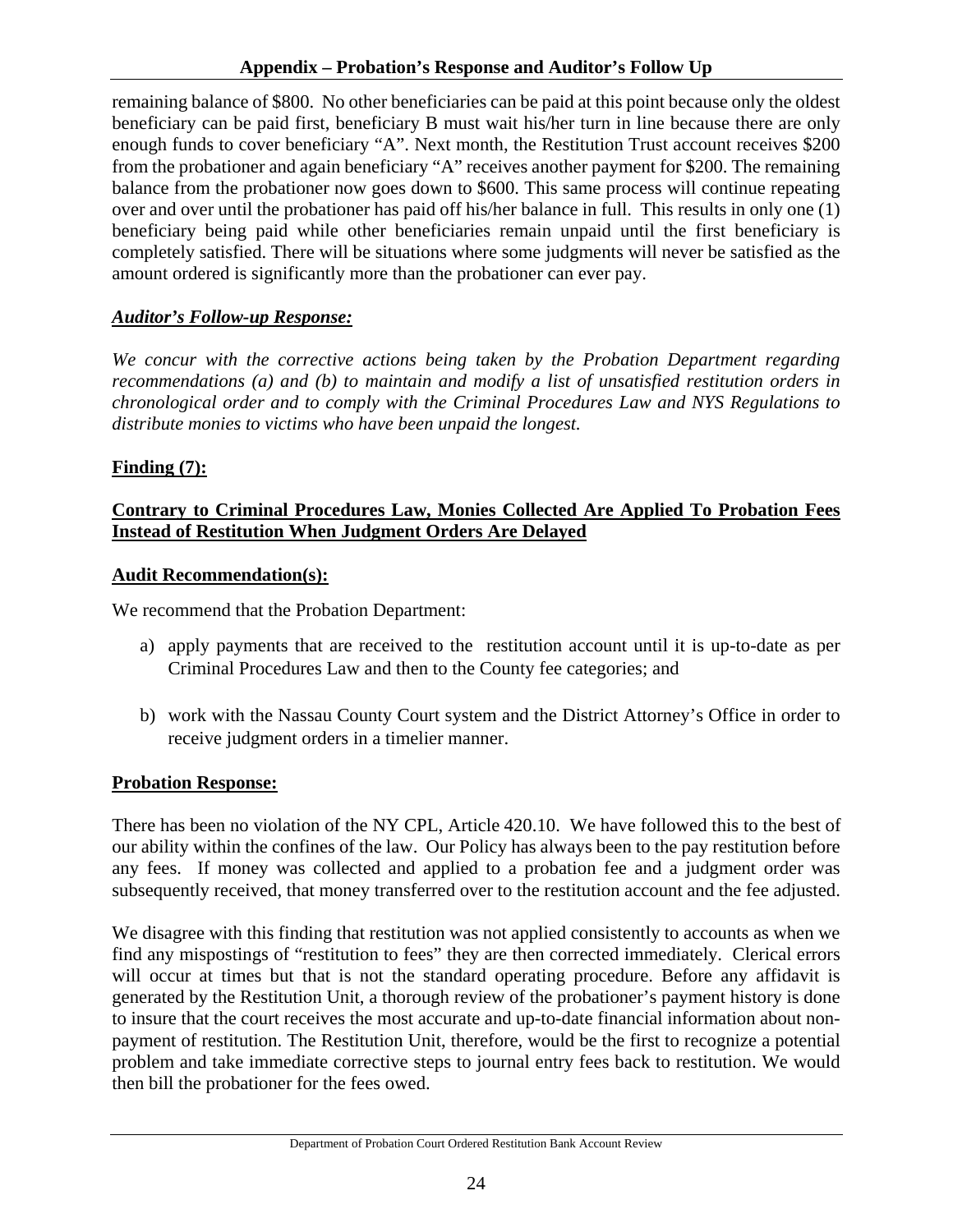### **Appendix – Probation's Response and Auditor's Follow Up**

Going forward with the timeliness of Judgment Orders, Probation continues to work with the Nassau County Court system in order to expedite receipt of Judgment Orders. Currently we receive Judgment Orders from District Court electronically which expedites the determination of Restitution and fees. Probation continues communicating with County Court, which presently relies on paper orders, to move in the same direction as with District and receive information electronically.

The Department is working with the software vendor to develop a report, to be run on demand, that will capture all changes and deletions to beneficiaries, amounts, etc. in Caseload Explorer. This will ensure that there is always a strong audit trail of any financial edits made to CX and will eliminate any possible "workarounds" to circumvent the system that could go unnoticed.

### *Auditor's Follow-up Response:*

*With respect to the response to recommendation (a), we reiterate that the Probation Department apply monies received from probationers to the restitution account first until it is up-to-date as per the New York Criminal Procedures Law ("NY CPL") and then to County fees. Although the Probation Department has stated there has been no violation of the NY CPL, Article 420.10, the auditors were informed during the entrance meeting that monies received were being applied to County fees when court orders for restitution were delayed.* 

*With respect to the response to recommendation (b), we concur with the Probation Department's plan to work with the Nassau County Court system in order to expedite the receipt of judgment orders.* 

### **Finding (8):**

### **Probation did not Implement the Caseload Explorer Financial Module, Consequently, Probation Officers Did Not Have Immediate Access and could not Efficiently Perform their Financial Oversight Over Probationers Financial Obligations**

### **Audit Recommendation(s):**

We recommend that the Probation Department ensure that all Probation Officers maintain access to probationers' court ordered financial obligations as well as all information that is needed so they can properly perform their NYS mandated duties in order to report probationers that failed to meet the financial obligation to courts and the Board of Parole as required by Probation Regulations.

### **Probation Response:**

We disagree with your finding that Probation delayed in implementing the financial module of CX and that Officers did not have immediate information access to perform their oversight.

The statement that Nassau was one of 42 counties that were listed in the state performance report as implementing CX in December 2011 but really did not achieve that goal until 2016 is misleading. Firstly, this timeframe is outside the scope of the audit which runs from 2013-2015;